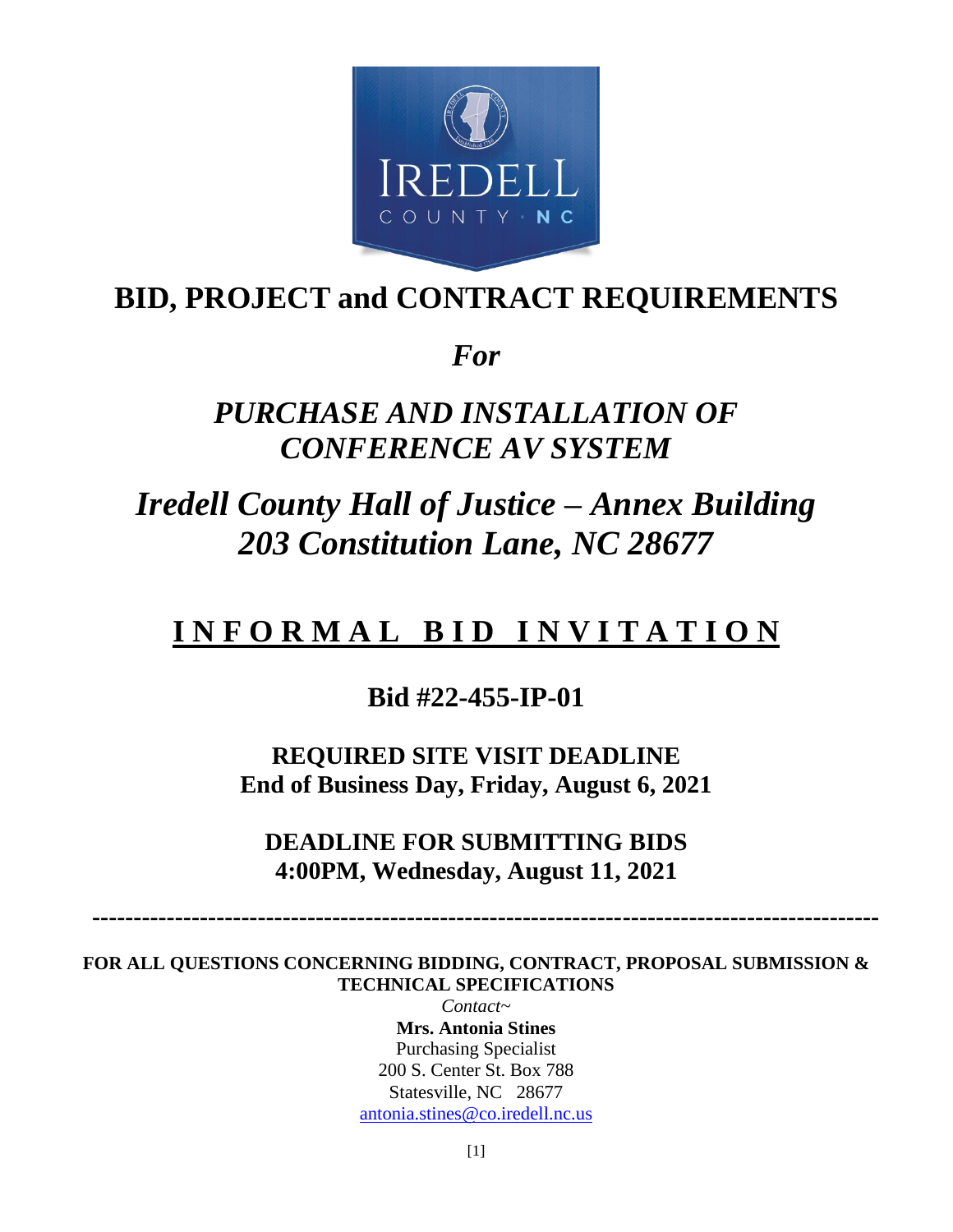# **CONTENTS**

# **A. INTRODUCTION**

# **B. GENERAL BID & DOCUMENT REQUIREMENTS**

# **C. GENERAL CONTRACT TERMS AND CONDITIONS**

#### **D. MINIMUM INSURANCE REQUIREMENTS**

### **E. GENERAL AND TECHNICAL SPECIFICATIONS, SCOPE OF WORK, ETC.**

### **F. BID SHEET AND CONTRACT TERMS ACCEPTANCE PAGE**

#### **A. INTRODUCTION**

Iredell County is requesting informal bids for all labor and materials for a "turn-key" professional installation of new AV System – conference configuration for Iredell County Hall of Justice – Annex Building, 203 Constitution Lane, Statesville, NC 28677, as is generally outlined within the project specifications contained in this document.

Iredell County intends to award to the lowest responsive, responsible bidder that provides the bid most advantageous to the County, taking into consideration quality, performance and timing for delivery. Iredell County reserves the right to accept or reject any or all bids and to award in the best interest of the County.

The purchase of product included in this bid solicitation will be made using CARES Act/COVID-19 Federal funding and is subject to all federal requirements for grants purchases. Therefore, purchases must follow all required federal conditions and submission of a signed bid proposal in response to this invitation to bid denotes acceptance of these conditions. Unsigned bid proposals or proposals made contingent upon acceptance of any other conditions will be deemed unresponsive to these bid requirements and may be rejected.

Informal written bids, subject to the conditions made a part hereof, will be received at this office through and until 4:00 PM, Wednesday, August 11, 2021 for furnishing and delivering the commodity as described herein. Bids may be submitted by mail or other delivery method including electronic submissions.

#### **This is an informal bid process**. Bids should be submitted on the form included within the package clearly marked: **AV System for HOJ Annex: Bid #22-455-IP-01 - According to NC General Statute, Informal Bids are not made public knowledge until after award.**

All questions regarding the various aspects of the project must be made in writing to:

Mrs. Antonia Stines [antonia.stines@co.iredell.nc.us](mailto:antonia.stines@co.iredell.nc.us) Purchasing Specialist

After project award, the lead agency for project management and oversight will be the Facilities Services Department: Ronnie Lee Field Manager [ronnie.lee@co.iredell.nc.us](mailto:ronnie.lee@co.iredell.nc.us) 704-902-4478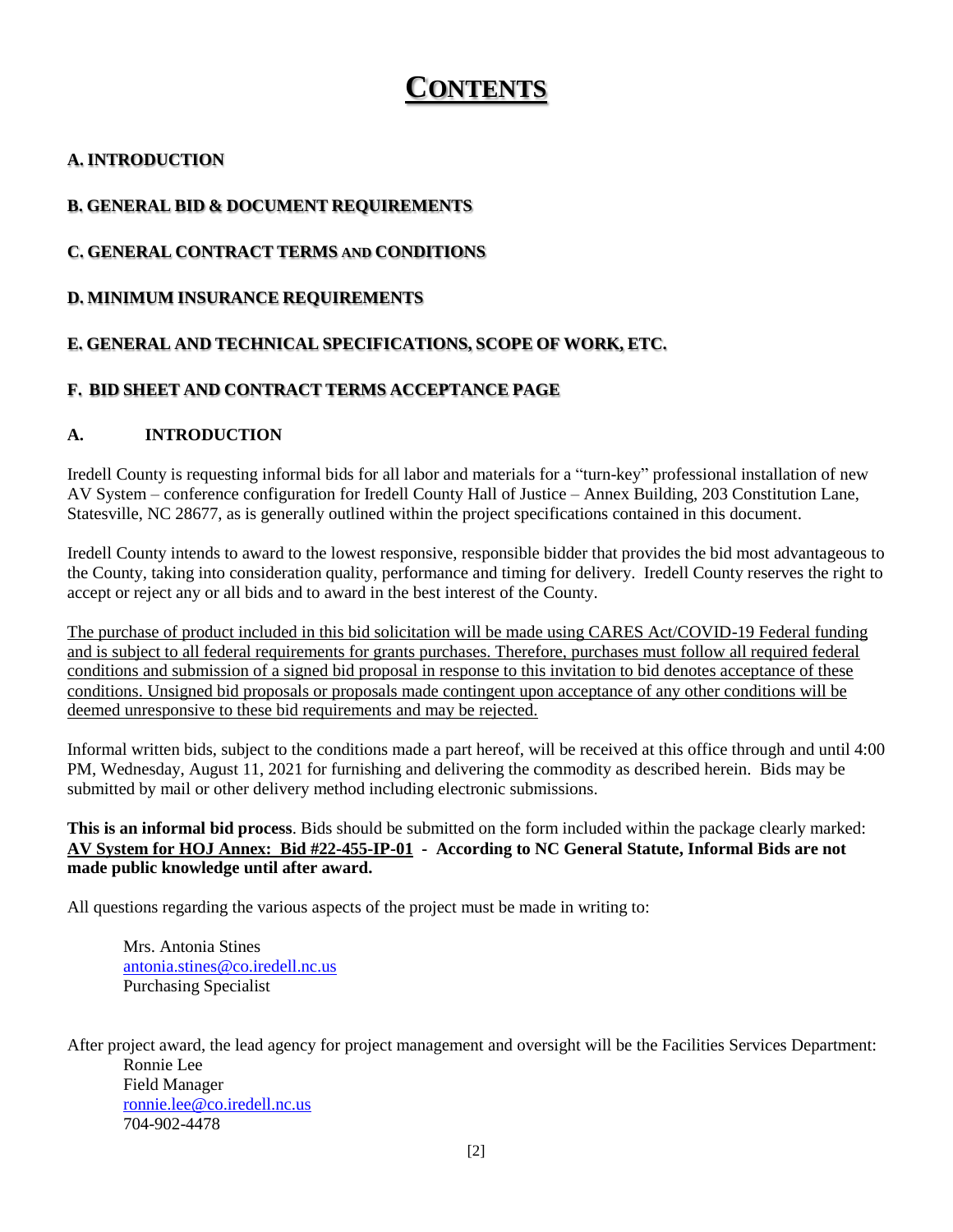#### **SCHEDULE OF EVENTS**:

| 7/30/2021 | <b>Bid Release</b>                                |
|-----------|---------------------------------------------------|
| 8/06/2021 | Deadline for Site Visit                           |
| 8/09/2021 | $2:00 \text{ PM} - \text{Last Day}$ for Questions |
| 8/11/2021 | 4:00 PM – Wednesday, Deadline for submitting Bids |

#### **B. GENERAL BID & DOCUMENT REQUIREMENTS**

All bidders submitting bids in relation to this request should familiarize themselves with the following general bid terms and conditions. Bidders not in compliance with these documents subject their bid proposals to rejection. Bid proposals must be submitted complete with all required signed documents, final pricing, signature pages, etc., at the time of submission. Iredell County reserves the right to request required information or clarification after bid opening, however the lack thereof may subject a bid to rejection.

It is the responsibility of all respondents to contact Iredell County prior to submitting a response to the RFB to ascertain if any addenda have been issued, and to obtain any and all addenda, execute them, and return addenda with their response to the RFB.

- 1. The bidder and/or bidders to whom the contract is awarded must comply with all aspects of this bidding process, which are designed to meet the requirements of North Carolina G.S. 143-128, 129 & 131, as amended and as appropriate, which govern bidding procedures for government construction projects in North Carolina.
- 2. Bids submitted in response to this request will be governed by N.C. General Statute, Iredell County Purchasing Ordinance and the general provisions outlined in this request.
- 3. Iredell County Government does not discriminate on the basis of race, color, sex, national origin, religion, age, or disability. Any contractors or vendors who provide services, programs or goods for Iredell County are expected to fully comply with the County's non-discrimination policy.
- 4. Iredell County reserves the right to accept or reject any or all bids, evaluate all bids, especially where there is a wide range in specifications, and make an award in the best interest of the County. Iredell County reserves the right to take exception to or waive any item in the bid.
- 5. **BID AND CONTRACT: Please Read Carefully:** Signed Proposals submitted in response to this Request for Bids will be evidence of acceptance of Iredell County's terms and conditions, including here by reference Iredell County's Purchase Order Terms and Conditions, and, combined with the terms and conditions set forth in this request for bid, make up the entirety of the contract to which Iredell County will be bound and will supersede, override and take precedence over any and all counter proposed terms and conditions presented in proposals and subsequent contracts. Bid proposals offered to the County contingent upon the County's acceptance of any counter-terms and conditions must clearly and obviously state that an exception is being taken and what that exception is. Such proposals *may* be considered during the bid review process but will remain subject to rejection at the sole discretion of Iredell County in favor of any bid containing conditions more favorable to the County. Iredell County accepts no counter terms/conditions unless specifically agreed upon in writing by both parties prior to contract award. **Regardless**, proposals taking total exception to Iredell County's terms and conditions and this bid document will be considered nonresponsive to this bid request and rejected as such. Iredell County reserves the right to accept or reject any or all bid proposals and will exercise that right when reviewing proposals containing any counter-proposed terms and conditions not favorable to the County.
- 6. **Bid Submissions, Bid Evaluation and Contract Award**: Bidders should be careful to submit a complete bid proposal. Bids will be evaluated based on a combination of criteria, with price being only one. When appropriate, product specifications will be used to evaluate product offered, installation, services, etc. All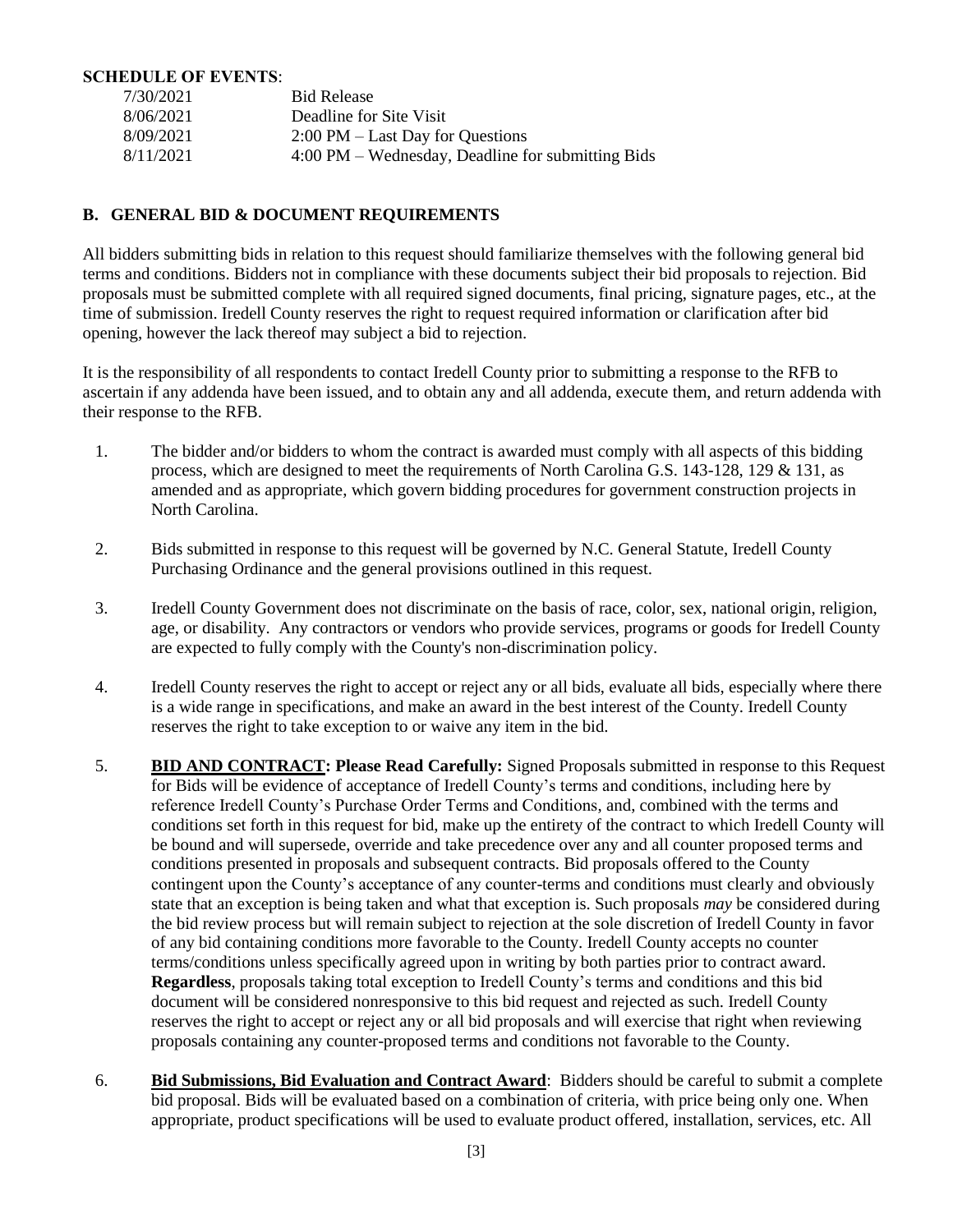informal contracts for construction or repair work shall be awarded to the lowest responsible, responsive bidder, taking into consideration quality, performance, and the time specified in the bid for the performance of the contract. In making a determination of responsibility, Iredell County may use criteria such as:

- **Compliance with bid package requirement**
- **Contractor's qualifications**
- **References**
- **Financial ability**
- **Insurance coverage**
- **Etc.**
- 7. All bids must be accompanied by the vendor's proposed start and completion schedule or timeline and other pertinent project data.
- 8. OMISSIONS: Omission in this bid solicitation or technical specification of any provision herein described shall not be construed as to relieve the Contractor of any responsibility or obligation normally requisite to the complete and satisfactory delivery, installation, construction or satisfactory completion of this project.
- 9. All bid proposals must be written and submitted in the format prescribed by these documents, using the forms included. All bid proposals must be signed by an individual authorized to bind the contractor to a contract prior to submission. **Proposals Packages should include or cover the following elements:**
	- 1. Cover Letter or Cover Sheet identifying Contractor
	- 2. Signed Bid Proposal and Terms Acceptance Sheet broken down according to Technical Specifications below
	- 3. Statement including time from award notification to completion
	- 4. General Product Specifications Sheets (when appropriate)
	- 5. List of references for jobs of similar size, scope and specification.
- 10. Bid Proposal Sheets should clearly present the following information:

a. Project Name: **AV System for HOJ - Annex #22-455-IP-01** 

b. Delivery Schedule: Show Number of days or weeks following receipt of approved purchase order and approved submittals. \*Delivery and installation period will be a consideration for award. c. **Proposal must be signed by an individual authorized by the contractor to bind the company to a contract and must clearly show the individual's title, company name and date.** d. General Contractor number (when applicable)

#### 11. **DELIVERY OF BIDS**:

#### \*\*\***Scanned bids may be sent electronically and WILL BE accepted** by email at [antonia.stines@co.iredell.nc.us](mailto:antonia.stines@co.iredell.nc.us)

To be considered, bid proposals must be signed and complete, in  $8-1/2 \times 11$  inch format. If hand delivered or sent by overnight courier, they should be stapled once, **and** include one (1) original and one (1) copy of the originally signed and complete bid proposal in the same format.

#### MAILING INSTRUCTIONS:

US POSTAL SERVICE: Address bid envelope as shown below and mail in time to reach Purchasing Specialist by deadline. Enclose the fully executed original bid document in the mailing envelope. Address envelope as shown below.

UPS, FEDEX, DHL or other carrier: Place the bid inside the carrier's envelope and address as below. HAND DELIVERY OR COURIER: Bids, addressed with either of the provided addresses, may be handdelivered directly to the Purchasing Division no later than 4:00 PM on the due date for bids. Arrive with plenty of time to have your bid stamped in before deadline.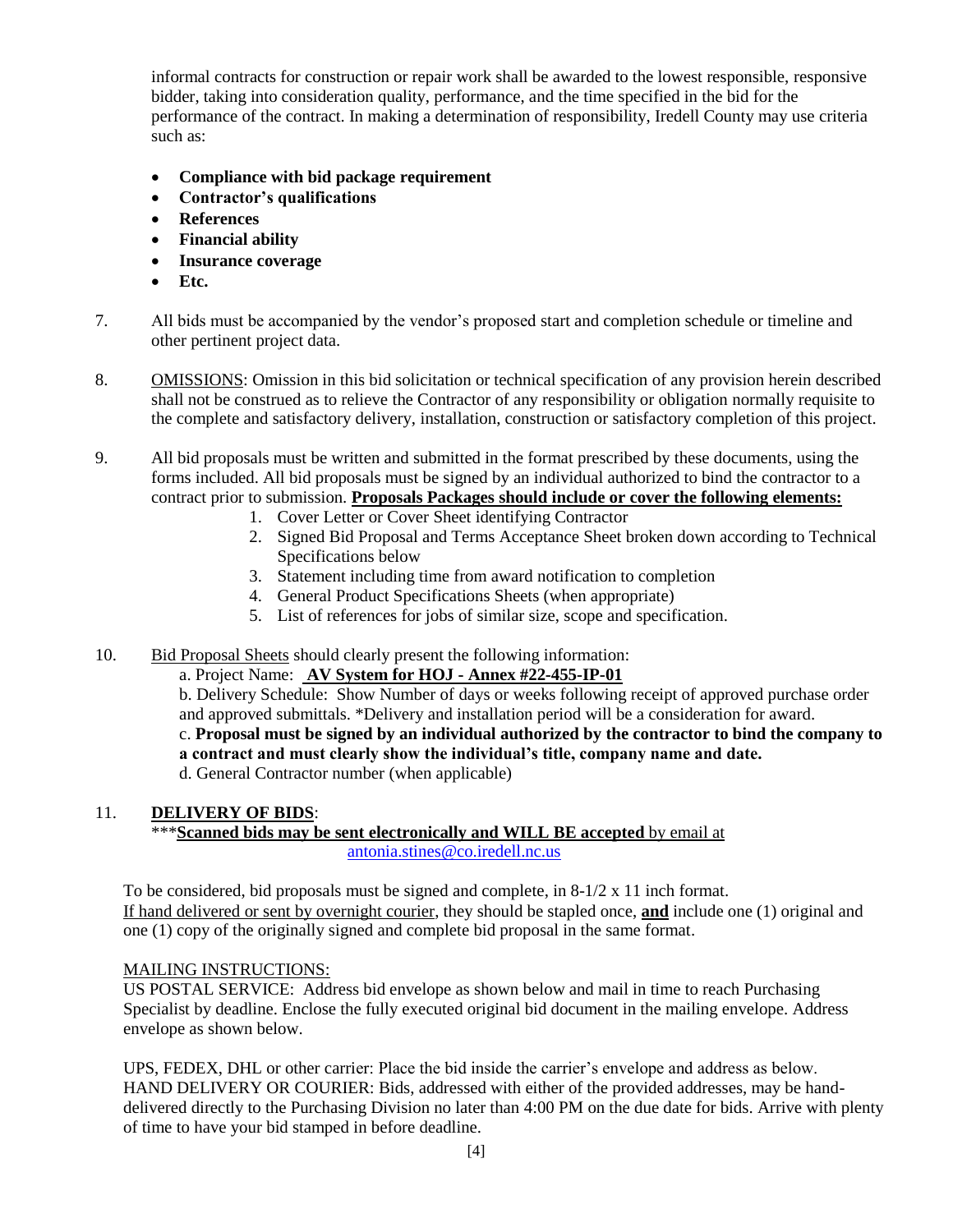In all cases and regardless of delivery method, delivery of bids to the Purchasing Specialist by the specified due date and time are the sole responsibility of the bidder. Bids not in the hands of the Purchasing Specialist prior to the expiration date and time, regardless of reason, **will be rejected**.

| DELIVERED BY US POSTAL SERVICE          | <b>DELIVERED BY ANY OTHER MEANS</b>     |
|-----------------------------------------|-----------------------------------------|
| BID# 22-455-IP-01 -AV System HOJ -      | BID# 22-455-IP-01 -AV System HOJ -      |
| <b>Annex</b>                            | <b>Annex</b>                            |
| <b>Iredell County</b>                   | <b>Iredell County</b>                   |
| <b>Attn: Antonia Stines, Purchasing</b> | <b>Attn: Antonia Stines, Purchasing</b> |
| <b>Specialist</b>                       | <b>Specialist</b>                       |
| P. O. Box 788                           | <b>200 South Center Street</b>          |
| Statesville, NC 28687                   | <b>Statesville, NC 28677</b>            |

Bid Packages will be accepted up to the day and time of bid deadline, which is scheduled for **4:00 PM Wednesday, August 11, 2021.** By NC General Statute, Informal bids are not public knowledge until after award.

#### PROMPT DELIVERY OF BIDS TO PURCHASING SPECIALIST IS THE SOLE RESPONSIBILITY OF THE BIDDER. BIDS RECEIVED AFTER THE BID DEADLINE, REGARDLESS OF REASON, WILL NOT BE CONSIDERED.

- 12. Mailed bids or bids sent by any delivery service in that service's envelope must be included in a separate envelope clearly marked as above and placed inside the mailing envelope.
- 13. Iredell County shall not be held responsible for nor will it pay any costs or expense associated with the preparation or submission of a bid proposal submitted in response to this solicitation, such expenses and costs being the sole responsibility of the bidder. Nothing in this solicitation or any response submitted pursuant to shall obligate Iredell County to award a contract to a bidder.
- 14. In case of default of an awarded contractor, Iredell County may procure the articles and/or services from other sources and may hold the defaulting contractor responsible for any excess cost occasioned thereby.
- 15. PAYMENT: **Unless other arrangements are made between Iredell County and the Contractor,** in lieu of bid and performance bonds, **full payment will be made by check within thirty-days after project completion and final inspection and notification of acceptance is given to the Purchasing Agent & Contracts Manager by the County's Project Manager.** Once proof of acceptance is received, the Iredell County Purchasing & Contracts Manager or other authorized County staff will code, sign and process an original invoice for payment. No payment will be made until contractor completes all delivery, construction, installation or other provisions or responsibilities as agreed upon prior to project start and corrected any deficiencies found.
- 16. It is Iredell County policy to offer open and fair bid opportunities to all qualified contractors who are interested in participating in bids for Iredell County projects and to encourage and assist small or minorityowned businesses who might not otherwise be able to participate in our projects. Therefore, Iredell County may approve a prepayment of a percentage of project cost, never to exceed 30%, to facilitate the purchase and placement of project materials and to stage equipment and personnel at the site. To qualify, a contractor must include a request for prepayment with their bid providing adequate basis and justification for pre-payment. Iredell County will review the request and make a determination as to approval and amount. Prepayments are made at the sole discretion of the County and no bid should be submitted contingent on prepayment. If pre-approved, payment will be made after an invoice has been submitted to the County's Project Manager assigned to this project.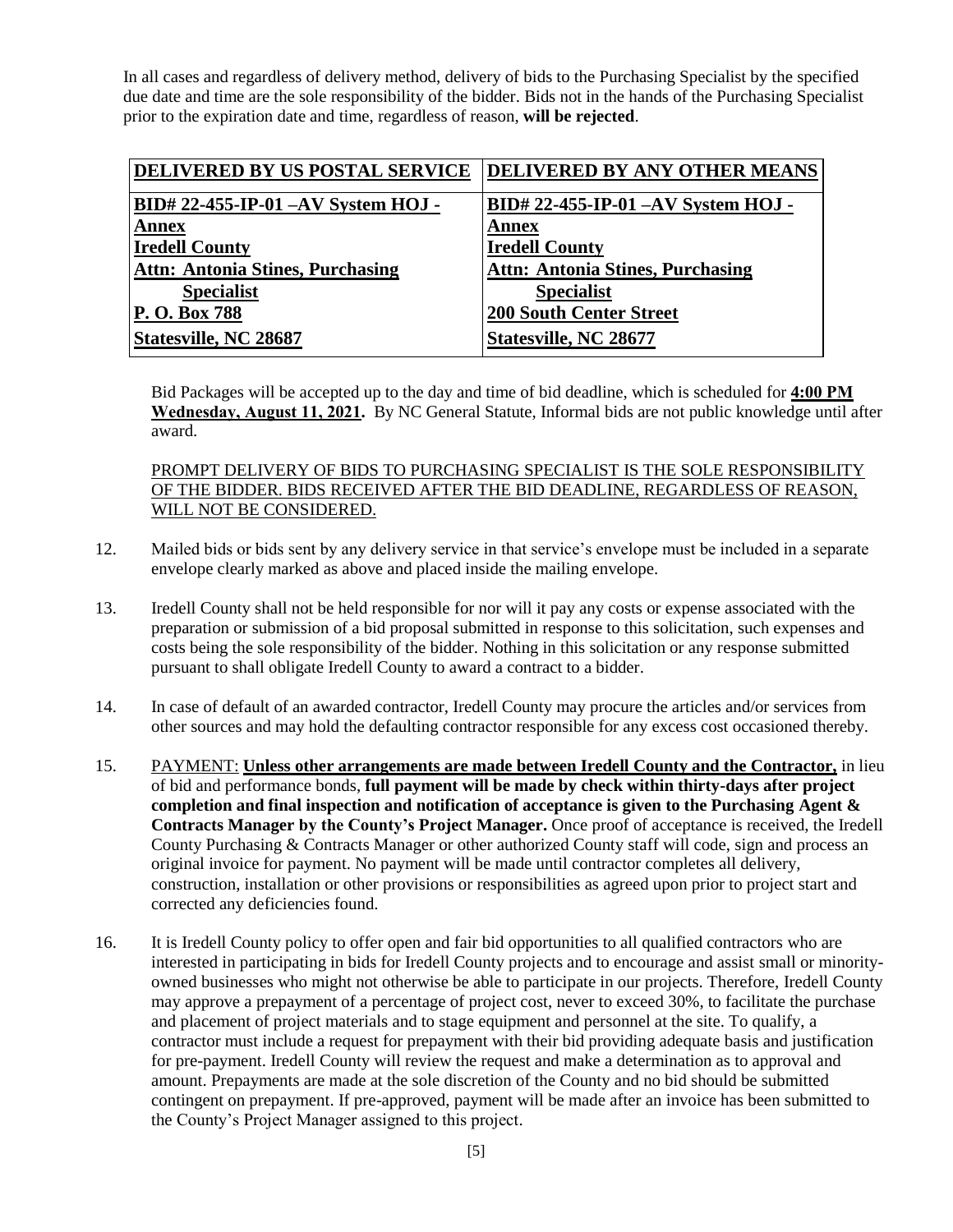- 17. TAXES: It is Iredell County policy that no contract will be awarded to a contractor or vendor that is delinquent in paying Iredell County property taxes. In the event the lowest, responsive bidder is found delinquent, Iredell County reserves the right to a) reject said Contractor's bid as not responsible, (b) withhold award until taxes are paid in full, (c) withhold unpaid property taxes from all amounts payable from the resulting contract or (d) take any other actions deemed necessary by the County. Regardless, project award and start will not be postponed to accommodate delinquent contractor.
- 18. Iredell County requires that all contractors performing work on County property maintain minimum insurance coverage as outlined in **Minimum Insurance Requirements & Risk Control** below. Acceptance of Iredell County's insurance and risk requirements *is a requisite* for award. Do not make changes to or take exception to these insurance and risk requirements. Bids offered contingent on any change or exception taken to this requirement will be deemed both non-responsive to this bid solicitation's requirements and specifications and not responsible. Such offers will be rejected.
- 19. **Terms & Conditions Acceptance:** By submitting a signed proposal in response to this solicitation, the individual is verifying that he/she is a duly authorized representative of the company and is able to legally bind the company to this agreement. Signature also denotes agreement that the terms and conditions of this bid shall override all other terms and conditions, regardless of form or delivery.

#### **C. GENERAL CONTRACT TERMS AND CONDITIONS**

- 1. DEFAULT**:** In case of default by the awarded contractor, Iredell County may procure the articles or services from other sources and hold the bidder responsible for any excess cost occasioned thereby. In addition, in the event of default by the contractor under this contract, Iredell County may immediately terminate for cause all existing contracts between Iredell County and the vendor and de-bar the vendor from doing future business with the County. These in addition to any and all remedies provided by law.
- 2. SITUS: The place of this contract, its situs and forum, shall be North Carolina, where all matters, whether sounding in contract or tort, relating to its validity, construction, interpretation and enforcement shall be determined.
- 3. GOVERNING LAWS: This contract is made under and shall be governed and construed in accordance with the laws of the State of North Carolina.
- 4. PERMITS & INSPECTIONS: All Permits required by governing authorities shall be secured by contractor or contractor's agent. Proof of approved inspections for all required Permits relative to the Work shall be included with application for Final Payment.
- 5. PAYMENT TERMS: Payment terms are Net, not earlier nor later than, 30 days after receipt of correct invoice or acceptance of goods, whichever is later. Iredell County is responsible for all payments to the contractor under the contract.
- 6. AFFIRMATIVE ACTION: The contractor will take affirmative action in complying with all Federal and State requirements concerning fair employment and employment of people with disabilities, and concerning the treatment of all employees without regard to discrimination by reason of race, color, religion, sex, national origin or disability.
- 7. CONDITION AND PACKAGING: Unless otherwise provided by special terms and conditions or specifications, it is understood and agreed that any item offered or shipped pursuant to this project has not been sold or used for any purpose and shall be in new condition. All containers and packaging shall be suitable for handling, storage or shipment.
- 8. PATENT: The contractor shall hold and save Iredell County, its officers, agents and employees, harmless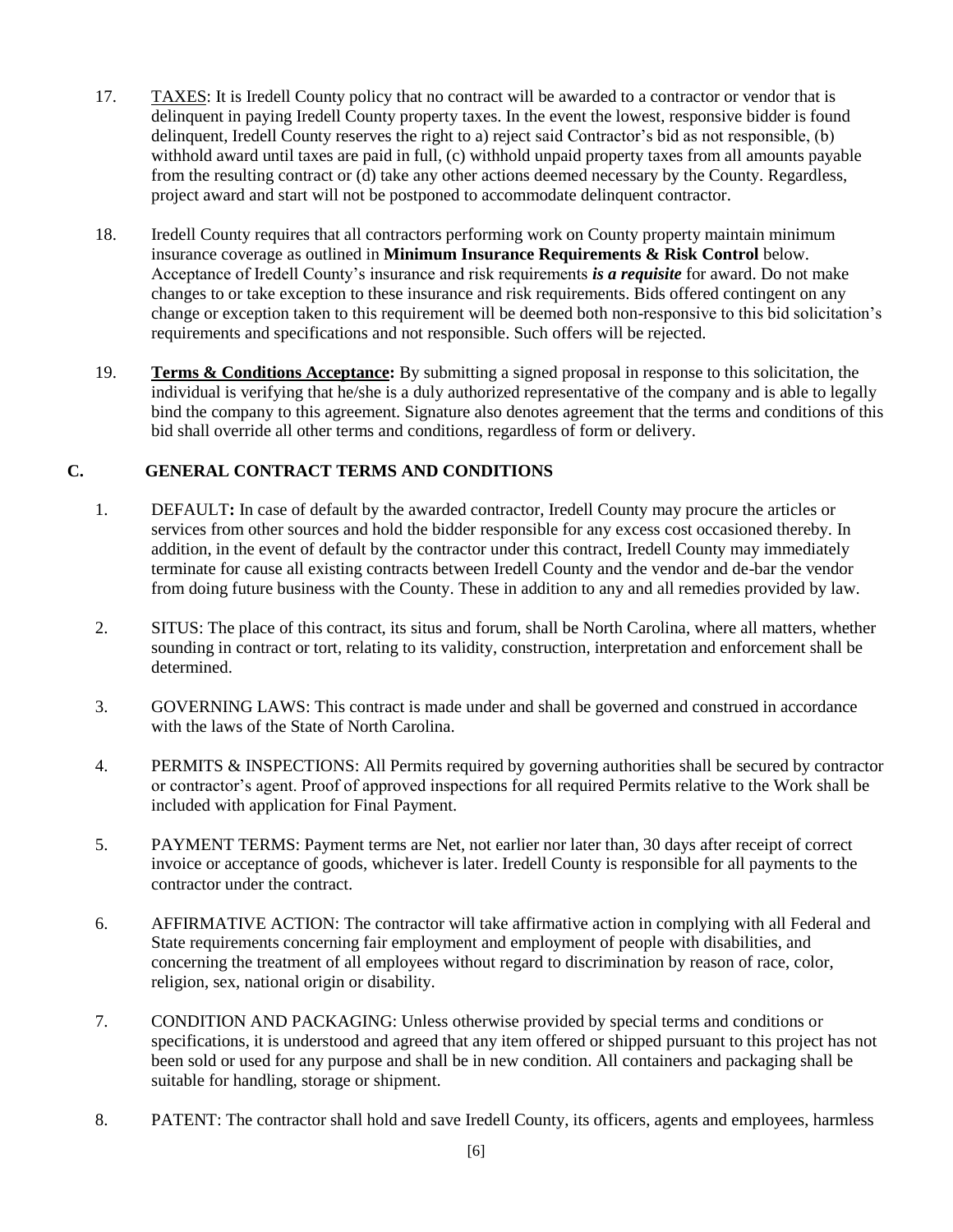from liability of any kind, including costs and expenses, on account of any copyrighted material, patented or unpatented invention, articles, device or appliance manufactured or used in the performance of this contract, including use by the government.

- 9. ADVERTISING: Contractor agrees not to use the results of this RFB or any resulting contract or the name of Iredell County as part of any commercial advertising.
- 10. ASSIGNMENT: No assignment of the contractor's obligations or the contractor's right to receive payment hereunder shall be permitted. However, upon written request approved by the issuing purchasing authority and solely as a convenience to the contractor, Iredell County may:

a. Forward the contractor's payment check directly to any person or entity designated by the contractor, and

b. Include any person or entity designated by contractor as a joint payee on the contractor's payment check. In no event shall such approval and action obligate Iredell County to anyone other than the contractor and the contractor shall remain responsible for fulfillment of all contract obligations.

- 11. GENERAL INDEMNITY: The contractor shall hold and save Iredell County, its officers, agents, and employees, harmless from liability of any kind, including all claims and losses accruing or resulting to any other person, firm, or corporation furnishing or supplying work, services, materials, or supplies in connection with the a firm, or corporation that may be injured or damaged by the contractor in the performance of this contract and that are attributable to the negligence or intentionally tortious acts of the contractor provided that the contractor is notified in writing within 30 days that Iredell County has knowledge of such claims. The contractor represents and warrants that it shall make no claim of any kind or nature against Iredell County's agents who are involved in the delivery or processing of contractor goods to Iredell County. The representation and warranty in the preceding sentence shall survive the termination or expiration of this contract.
- 12. E-VERIFY: E-Verify is the federal E-Verify program operated by the United States Department of Homeland Security used to verify the work authorization of newly hired employees pursuant to federal law. Article 2, Chapter 64 of the North Carolina General Statutes requires that all employers doing business in the state of North Carolina, who employ 25 or more employees in this State, use E-verify to verify the work status of newly hired employees. Additionally, North Carolina General Statute 153A-449 states that "Contractors Must Use E-Verify. - No county may enter into a contract unless the contractor and the contractor's subcontractors comply with the requirements of Article 2 of Chapter 64 of the General Statutes."

Therefore, as a condition of payment under this contract, the seller or vendor agrees to and must comply with Article 2 of chapter 64, as well as take measures to ensure that any subcontractor performing work for the Vendor under this contract complies with the provisions of this statute. By submitting a signed offer in response to this solicitation, seller or Vendor verifies compliance with the requirements of Article 2 of Chapter 64 of the North Carolina General Statutes. Upon request of the Iredell County, Vendor shall verify, by affidavit, compliance of the terms of this section.

The seller and/or vendor acknowledges that payment by the County is conditioned upon the vendor's, or its subcontractor's, compliance with Article 2 of Chapter 64. Failure to comply may render any contract with the County void and unenforceable.

13. **IRAN Divestment Act** (N.C.G.S. 147 Article 6E) prohibits state agencies and local governments from entering into contracts with entities that the North Carolina State Treasurer has determined are engaged in certain investment activities in the Iranian energy sector.

The Article requires the State Treasurer's Office to publish a list of entities it has identified as investing in the Iranian energy sector and update the list every 180 days. This list can be found at [https://www.nctreasurer.com/inside-the-department/OpenGovernment/Pages/Iran-Divestment-Act-](https://www.nctreasurer.com/inside-the-department/OpenGovernment/Pages/Iran-Divestment-Act-Resources.aspx)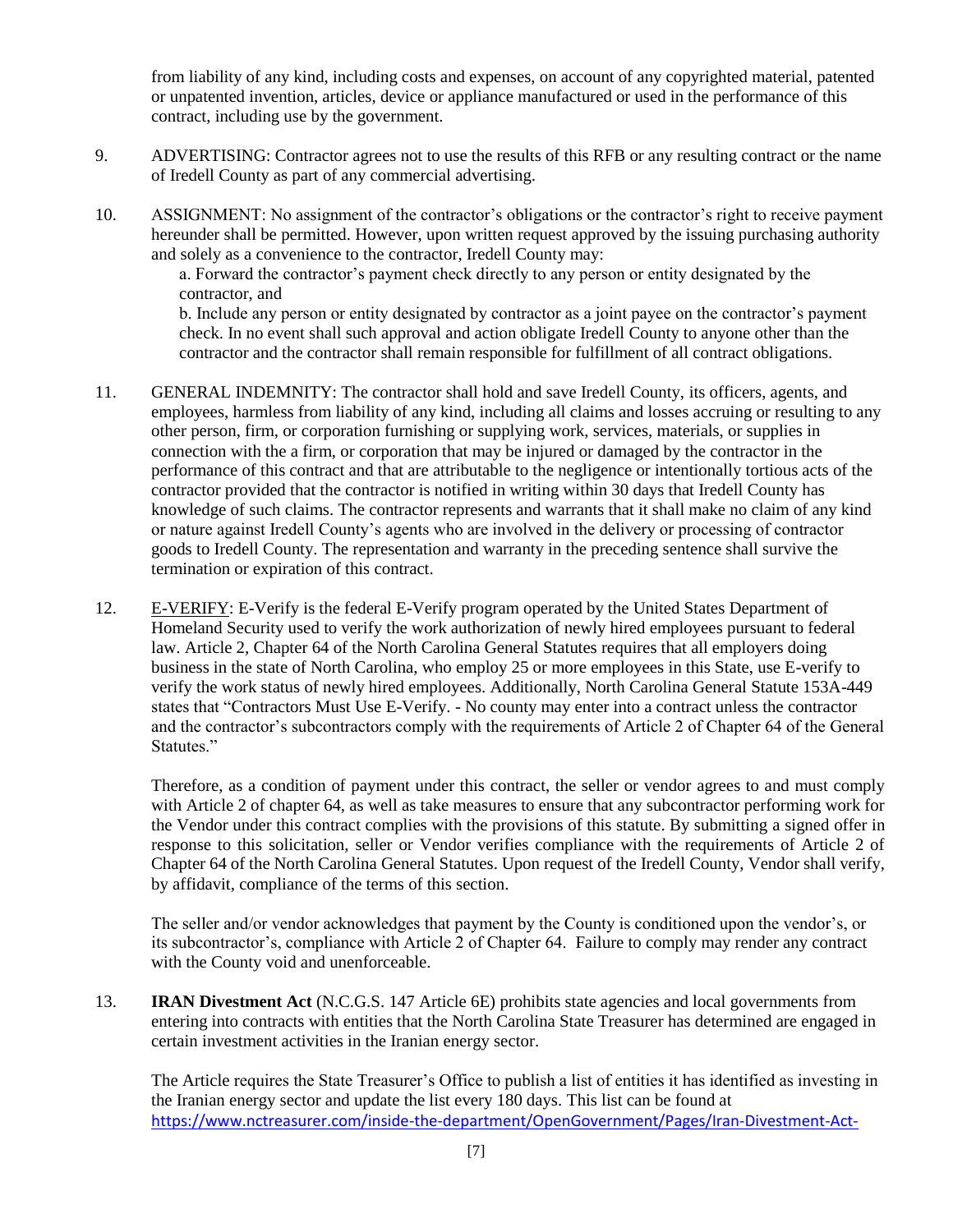[Resources.aspx.](https://www.nctreasurer.com/inside-the-department/OpenGovernment/Pages/Iran-Divestment-Act-Resources.aspx) An entity identified on the Treasurer's list (called the "Final Divestment List") is prohibited from contracting with state agencies and local governments. In addition, all entities contracting with the State and local governments are prohibited from subcontracting with any entity included on the Final Divestment List. Contracts entered into with an entity included on the Final Divestment List are rendered void by operation of the statute.

Submission of a signed Bid in response to this solicitation indicates contractor's understanding of the requirements of this act and will serve as certification by the individual signing that the entity is not included on the Final Divestment List and they are prohibited from subcontracting with any entity included on the Final Divestment List. Any contract entered into with an entity included on the Final Divestment List is void and government entities in North Carolina are not authorized to issue payment for such a contract.

14. **Divestment From Companies Boycotting Israel Act** (NC G.S. 147, Article 6G) prohibits state agencies and local governments from entering into contracts costing over \$1,000.00 with any entity that the North Carolina State Treasurer has determined boycotts or is involved in a boycott of Israel.

The Article requires the State Treasurer's Office to publish a list of entities it has determined boycotts or is involved in a boycott of Israel and update the list at least annually. An entity identified on the Treasurer's list (called the "Final Divestment List") is prohibited from contracting with state agencies and local governments. Contracts entered into with an entity included on the Final Divestment List are rendered void by operation of the statute.

15. TERMINATION: Iredell County may terminate this contract for cause if the contractor fails to perform according to the contract provisions or original offer or for convenience when there has been a change in program requirements or inadequate funding.

#### **D. MINIMUM INSURANCE REQUIREMENTS**

Iredell County requires that all contractors performing site preparation, paving, installation, construction, repairs or renovations on County property shall provide insurance certificates to the County naming Iredell County as secondary insured. The contractor shall procure, maintain and provide proof of insurance coverage for injuries to persons and/or property damage as may arise from, or in conjunction with, the work performed on behalf of the county by the contractor, his agents, representatives, employees or subcontractors. Proof of coverage as contained herein shall be submitted **prior to the commencement of work** and the contractor shall maintain such coverage for the duration of the contract period.

Minimum Insurance Coverage Limits:

- General Liability: \$2,000,000 combined single limits, \$1,000,000 annual aggregate (\$1,000,000 products and completed operations aggregate)
- Automobile Liability: \$1,000,000 combined single limits, \$1,000,000 annual aggregate. Workers Compensation: **Workers Compensation is required by all contractors or subcontractors regardless of the number of employees.**
- Builders Risk: Contractor to decide amount of coverage needed for the project materials.

The contractor's insurance shall be primary over any applicable insurance or self-insurance maintained by the County.

The contractor shall provide 30 days written notice to the County before any cancellation, suspension, or void of coverage in whole or part, where such provision is reasonable.

All coverage for subcontractors of the contractor shall be subject to all of the requirements stated herein.

Failure to comply with any reporting provisions of the policy(s) shall not affect coverage provided the County, it officers/officials, agents, employees and volunteers.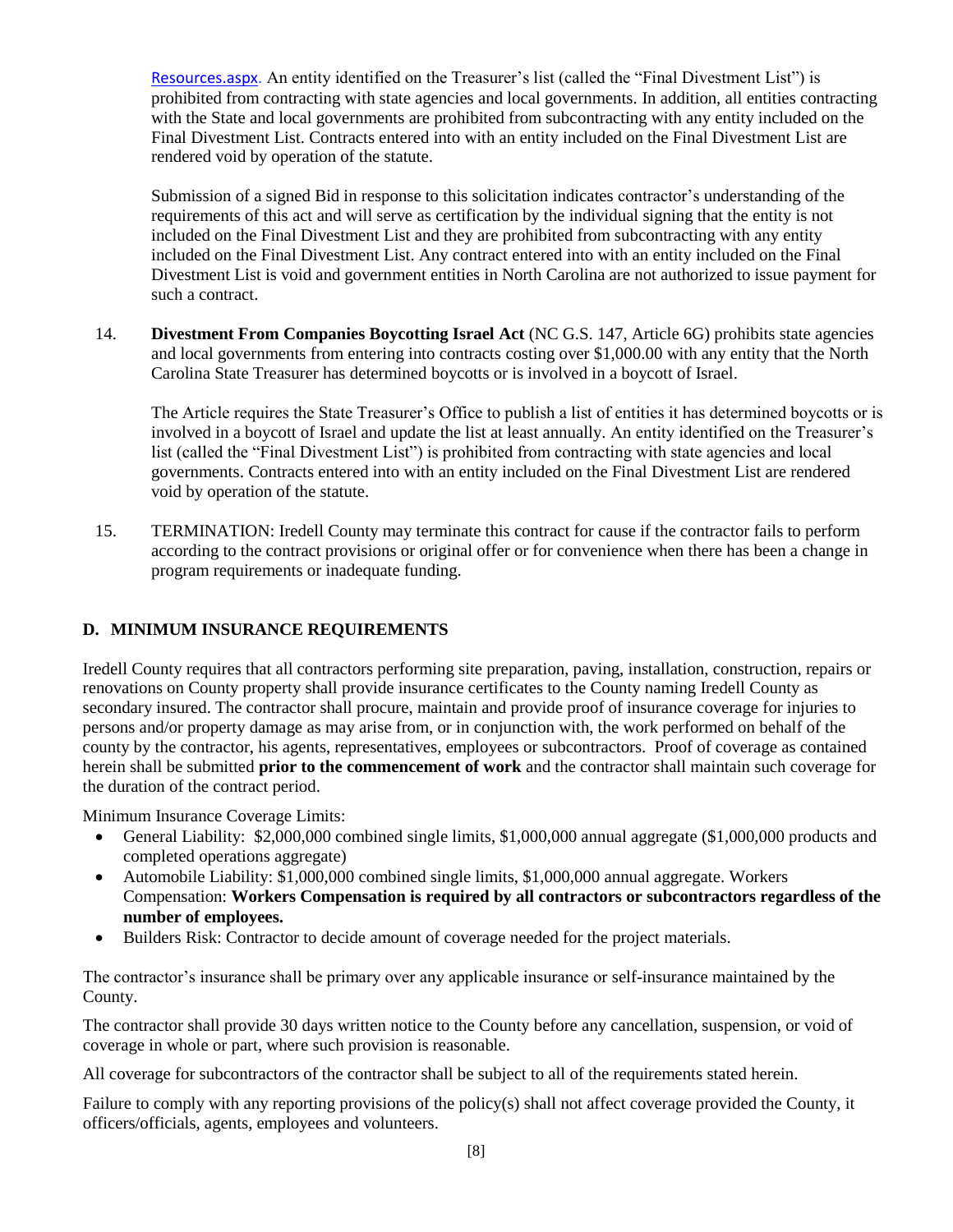The insurer shall agree to waive all rights of subrogation against the County, its officers/officials, agents, employees or volunteers for any act, omission or condition of premises which the parties may be held liable by reason of negligence.

The contractor shall furnish the County certificates of insurance including endorsements affecting coverage. The certificates are to be signed by a person authorized by the insurance company(s) to bind coverage on its behalf.

All insurance shall be placed with insurers licensed for business in North Carolina and maintaining an A.M. Best rating of no less than A-.

All insurance policies shall be in effect for the duration of the project and shall be written on an occurrence Basis. No claims-made policies will be accepted.

The Contractor shall indemnify and hold harmless the County of Iredell, its officers/officials, agents, employees and volunteers from and against all claims, damages, losses and expenses including attorney's fees arising out of or resulting from the performance of the work, provided that any such claim, damage, loss or expense (1) is attributable to bodily injury, sickness, disease, or death, or to injury to or destruction of tangible property (other than work itself) including the loss of use resulting therefrom, and (2) is caused in whole or part by any negligent act or omission of the Contractor, any subcontractor, anyone directly or indirectly employed by any of them or anyone for whose acts any of them may be liable, regardless of whether or not it is caused in part by a party indemnified hereunder.

### **RISK CONTROL**

The Contractor shall be required to comply with all federal, state, and local laws, regulations, and industry standard, or practices regarding safety of employees, the general public, and protection of physical property.

All subcontractors shall be subject to the same requirements.

The Contractor shall be responsible for self-inspection, as well as the inspection of all subcontractors to ensure compliance.

Any inspection of the operations of the Contractor or any subcontractor by the County or by any agent, employee or official of the County shall be done so to ensure compliance to the contract only. No inspection should be construed as a warranty of the operations of contractors and subcontractors.

The Contractor shall be solely responsible for the inspection and compliance of all operations.

The County maintains the right to require the Contractor to take corrective action regarding any hazard or potential hazard identified either by the Contractor or the County.

Failure to comply with these requirements or take any necessary corrective action may constitute reason for cancellation of the contract.

#### **E. FEDERAL REQUIRED CONTRACT CLAUSES**

! IMPORTANT NOTE! The clauses below may not be modified or deleted under any circumstance. These are required contract clauses as mandated by the Federal Government.

This Attachment E is incorporated into the contract between the County and the Contractor. Capitalized terms not defined in this Attachment shall have the meanings assigned to such terms in the Contract. All references to the "Contractor" or "Company" or "Vendor" or "Provider" shall be deemed to mean the Contractor.

This Contract may be funded in whole or in part with federal funding. As such, federal laws, regulations, policies and related administrative practices apply to this Contract. The most recent of such federal requirements, including any amendments made after the execution of this Contract shall govern the Contract, unless the federal government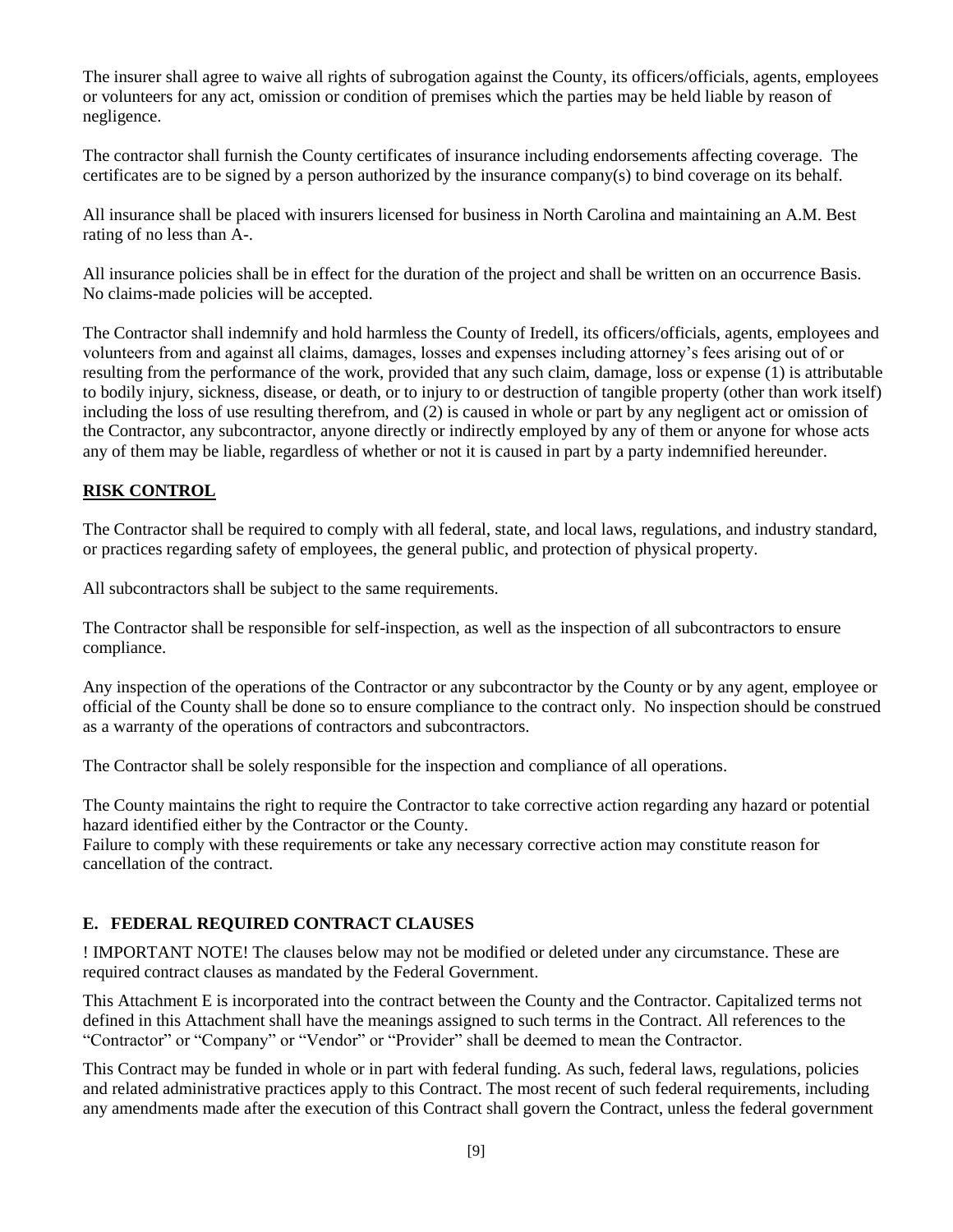determines otherwise. The Contractor is responsible for complying with all applicable provisions, updates or modifications that occur in the future relating to these clauses.

To the extent possible, the federal requirements contained in the most recent version of the Uniform Administrative Requirements for federal awards (Uniform Rules) codified at 2.CFR Part 200, including any certifications and contractual provisions required by any federal statutes or regulation referenced therein to be included in this contract are deemed incorporated into this contract by reference and shall be incorporated into any sub-agreement or subcontract executed by the Contractor pursuant to its obligations under this Contract. The Contractor and its subcontractors, if any, hereby represent and covenant that they have complied and shall comply in the future with the applicable provisions of the original contract then in effect and with all applicable federal, state, and local laws, regulations, and rules and local policies and procedures, as amended from time to time, relating to Work to be performed under this contract.

1. Drug Free Workplace Requirements

Drug-free workplace requirements in accordance with Drug Free Workplace Act of 1988 (Pub 100-690, Title V, Subtitle D). All contractors entering into federal funded contracts over \$100,000 must comply with Federal Drug Free workplace requirements as Drug Free Workplace Act of 1988.

2. Contractor Compliance

The Contractor shall comply with all uniform administrative requirements, cost principles, and audit requirement for federal awards.

3. Conflict of Interest

The Contractor must disclose in writing any potential conflict of interest to the County of Iredell or pass through entity in accordance with federal policy.

4. Mandatory Disclosures

The Contractor must disclose in writing all violations of federal criminal law involving fraud, bribery, or gratuity violations potentially affecting the federal award. Energy Conservation The Contractor and Subcontractors agrees to comply with

the mandatory standards and policies relating to energy efficiency which are contained in the state energy conservation plan issued in compliance with the Energy Policy and Conservation Act, 42 U.S.C. § 6321, et seq.

5. Clean Air Act and The Federal Water Pollution Control Act

Clean Air Act:

(1) The contractor agrees to comply with all applicable standards, orders or regulations issued pursuant to the Clean Air Act, as amended, 42 U.S.C. § 7401 et seq.

(2) The contractor agrees to report each violation to the County and understands and agrees that the County will, in turn, report each violation as required to assure notification to the Federal Emergency Management Agency, and the appropriate Environmental Protection Agency Regional Office.

(3) The contractor agrees to include these requirements in each subcontract exceeding \$150,000 financed in whole or in part with Federal assistance provided by FEMA.

Federal Water Pollution Control Act:

(1) The contractor agrees to comply with all applicable standards, orders, or regulations issued pursuant to the Federal Water Pollution Control Act, as amended, 33 U.S.C. 1251 et seq.

(2) The contractor agrees to report each violation to the County and understands and agrees that the County will, in turn, report each violation as required to assure notification to the Federal Emergency Management Agency, and the appropriate Environmental Protection Agency Regional Office.

(3) The contractor agrees to include these requirements in each subcontract exceeding \$150,000 financed in whole or in part with Federal assistance provided by FEMA.

6. Access to Records and Reports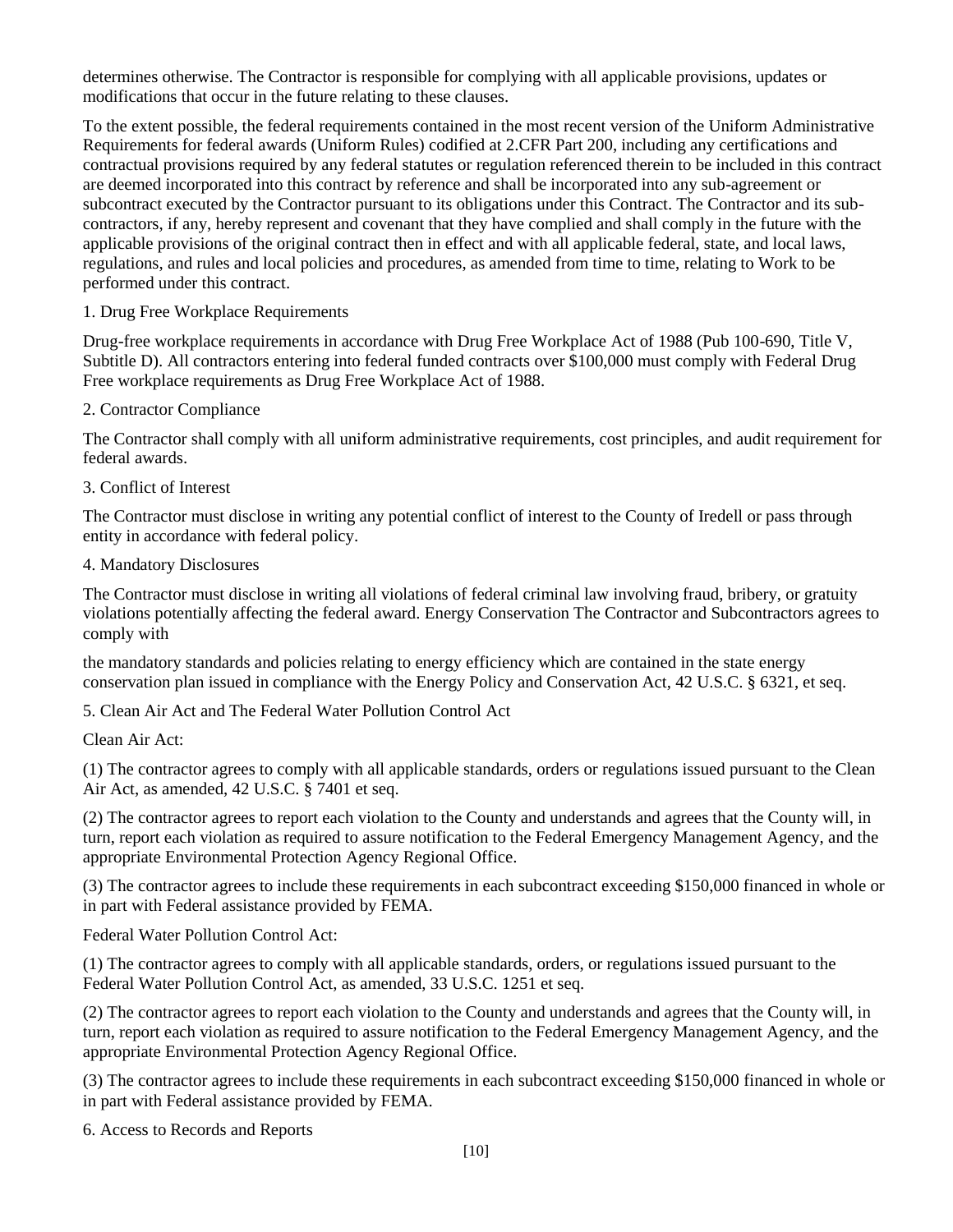The following access to records requirements applies to this contract:

(1) The Contractor agrees to provide the County, the FEMA Administrator, the Comptroller General of the United States, or any of their authorized representatives access to any books, documents, papers, and records of the Contractor which are directly pertinent to this contract for the purposes of making audits, examinations, excerpts, and transcriptions.

(2) The Contractor agrees to permit any of the foregoing parties to reproduce by any means whatsoever or to copy excerpts and transcriptions as reasonably needed.

(3) The Contractor agrees to provide the FEMA Administrator or his authorized representatives access to construction or other work sites pertaining to the work being completed under the contract.

(4) In compliance with the Disaster Recovery Act of 2018, the County and the Contractor acknowledge and agree that no language in this contract is intended to prohibit audits or internal reviews by the FEMA Administrator or the Comptroller General of the United States.

#### 7. No Obligation by Federal Government

The Federal Government is not a party to this contract and is not subject to any obligations or liabilities to the non-Federal entity, contractor, or any other party pertaining to any matter resulting from the contract.

8. Program Fraud and False or Fraudulent Statements or Related Acts

The Contractor acknowledges that 31 U.S.C. Chap. 38 (Administrative Remedies for False Claims and Statements) applies to the Contractor's actions pertaining to this contract.

#### 9. Changes

Any change in the contract cost, modification, change order, or constructive change must be allowable, allocable, within the scope of its funding, grant or cooperative agreement, and reasonable for the completion of project scope. All changes and/or amendments to the contract will be outlined in detail, formalized in writing, and signed by the authorized representative of each party. Contractor's failure to do so shall constitute a material breach of the contract.

#### 10. Termination

(1) Termination Without Cause. The County may immediately terminate this Agreement at any time without cause by giving 30 days' written notice to the Contractor.

(2) Termination for Default by Either Party. By giving written notice to the other party, either party may terminate this Agreement upon the occurrence of one or more of the following events:

The other party violates or fails to perform any covenant, provision, obligation, term or condition contained in this Agreement, provided that, unless otherwise stated in this Agreement, such failure or violation shall not be cause for termination if both of the following conditions are satisfied: (i) such default is reasonably susceptible to cure; and (ii) the other party cures such default within thirty (30) days of receipt of written notice of default from the nondefaulting party; or

The other party attempts to assign, terminate or cancel this Agreement contrary to the terms hereof; or

The other party ceases to do business as a going concern, makes an assignment for the benefit of creditors, admits in writing its inability to pay debts as they become due, files a petition in bankruptcy or has an involuntary bankruptcy petition filed against it (except in connection with a reorganization under which the business of such party is continued and performance of all its obligations under this Agreement shall continue), or if a receiver, trustee or liquidator is appointed for it or any substantial part of other party's assets or properties.

Any notice of default pursuant to this Section shall identify and state the party's intent to terminate this Agreement if the default is not cured within the specified period.

(3) Additional Grounds for Default Termination by the County. By giving written notice to the Contractor, the County may also terminate this Agreement upon the occurrence of one or more of the following events (which shall each constitute grounds for termination without a cure period and without the occurrence of any of the other events of default previously listed):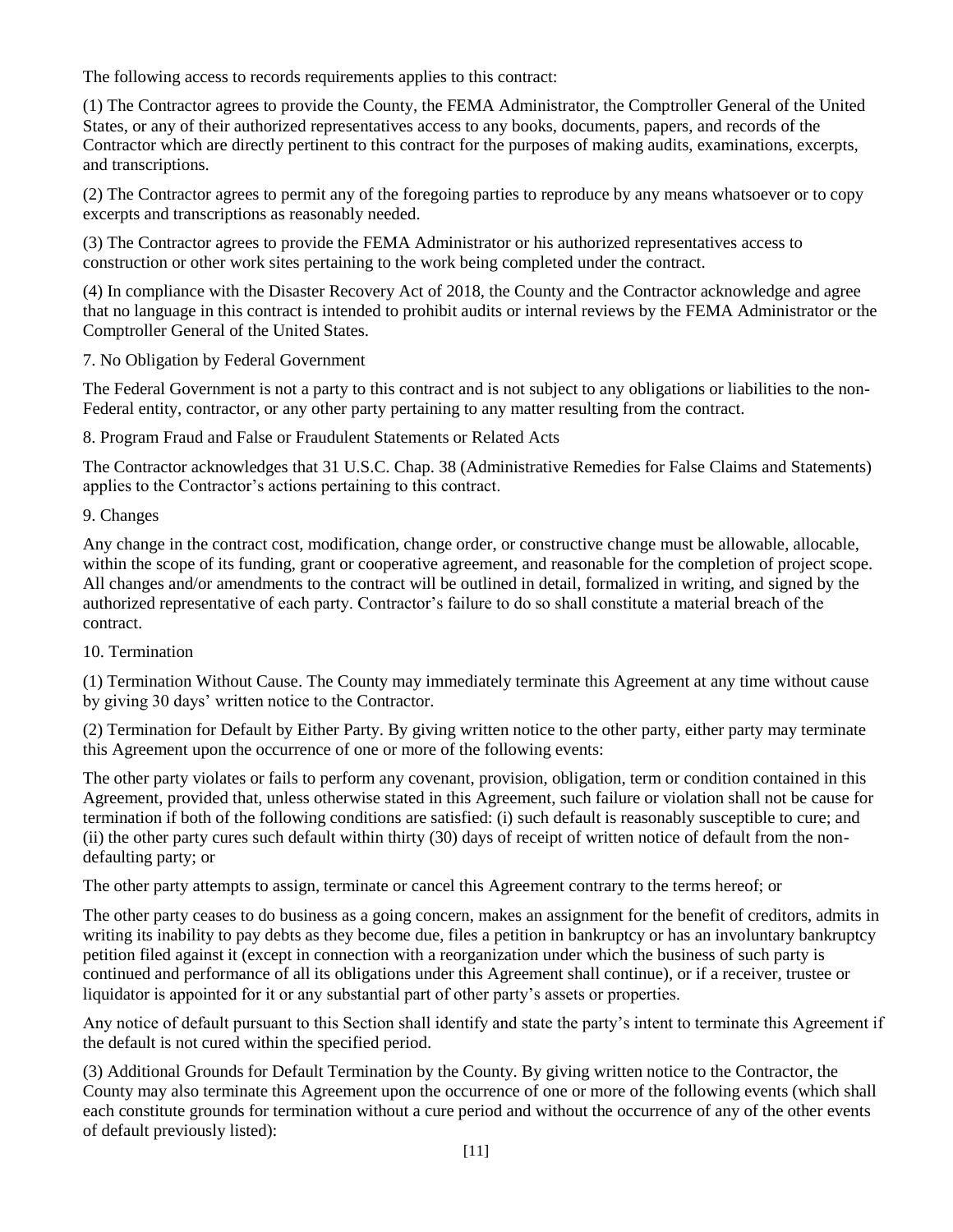The Contractor makes or allows to be made any material written misrepresentation or provides any materially misleading written information in connection with this Agreement, Contractor's Proposal, or any covenant, agreement, obligation, term or condition contained in this Agreement; or

The Contractor takes or fails to take any action which constitutes grounds for immediate termination under the terms of this Agreement, including but not limited to failure to obtain or maintain the insurance policies and endorsements as required by this Agreement, or failure to provide the proof of insurance as required by this Agreement.

(4) Cancellation of Orders and Subcontracts. In the event this Agreement is terminated by the County for any reason prior to the end of the term, the Contractor shall upon termination immediately discontinue all service in connection with this Agreement and promptly cancel all existing orders and subcontracts, which are chargeable to this Agreement. As soon as practicable after receipt of notice of termination, the Contractor shall submit a statement to the County showing in detail the services performed under this Agreement to the date of termination.

(5) No Effect on Taxes, Fees, Charges, or Reports. Any termination of the Agreement shall not relieve the Contractor of the obligation to pay any fees, taxes or other charges then due to the County, nor relieve the Contractor of the obligation to file any daily, monthly, quarterly or annual reports covering the period to termination nor relieve the Contractor from any claim for damages previously accrued or then accruing against the Contractor.

(6) Obligations Upon Expiration or Termination. Upon expiration or termination of this Agreement, the Contractor shall promptly (a) return to the County all computer programs, files, documentation, data, media, related material and any other recording devices, information, or compact discs that are owned by the County; (b) deliver to the County all Work Product; (c) allow the County or a new vendor access to the systems, software, infrastructure, or processes of the Contractor that are necessary to migrate the Services to a new vendor; and (d) refund to the County all pre-paid sums for Products or Services that have been cancelled and will not be delivered.

(7) No Suspension. In the event that the County disputes in good faith an allegation of default by the Contractor, notwithstanding anything to the contrary in this Agreement, the Contractor agrees that it will not terminate this Agreement or suspend or limit the delivery of Products or Services or any warranties or repossess, disable or render unusable any Software supplied by the Contractor, unless (i) the parties agree in writing, or (ii) an order of a court of competent jurisdiction determines otherwise.

(8) Authority to Terminate. The County Manager or their designee is authorized to terminate this Agreement on behalf of the County.

(9) Audit. During the term of the Agreement and for a period of one (1) year after termination or expiration of this Agreement for any reason, the County shall have the right to audit, either itself or through a third party, all books and records (including but not limited to the technical records) and facilities of the Contractor necessary to evaluate Contractor's compliance with the terms and conditions of the Agreement or the County's payment obligations. The County shall pay its own expenses, relating to such audits, but shall not have to pay any expenses or additional costs of the Contractor. However, if non-compliance is found that would have cost the County in excess of \$5,000 but for the audit, then the Contractor shall be required to reimburse the County for the cost of the audit.

#### 11. Remedies

(1) Liquidated Damages: The County and the Contractor acknowledge and agree that the County may incur costs if the Contractor fails to meet the delivery times set forth in the Request for Proposal for the Products and Services. The parties further acknowledge and agree that: (a) the County may be damaged by such failures, including loss of goodwill and administrative costs; but that (b) the costs that the County might reasonably be anticipated to accrue as a result of such failures are difficult to ascertain due to their indefiniteness and uncertainty. Accordingly, the Contractor agrees to pay liquidated damages at the rates set forth in the Request for Proposal (if applicable). The parties agree that the liquidated damages set forth in the Request for Proposal shall be the County's exclusive remedy for loss of goodwill and administrative costs, attributable to a failure by the Contractor to meet such delivery times, but shall not be the remedy for the cost to cover or other direct damages.

(2) Right to Cover: If the Contractor fails to meet any completion date or resolution time set forth in this Agreement (including the Exhibits), and it fails to cure such default within one (1) business day after receiving written notice from the County of such failure, the County may take any of the following actions with or without terminating this Agreement, and in addition to and without limiting any other remedies it may have: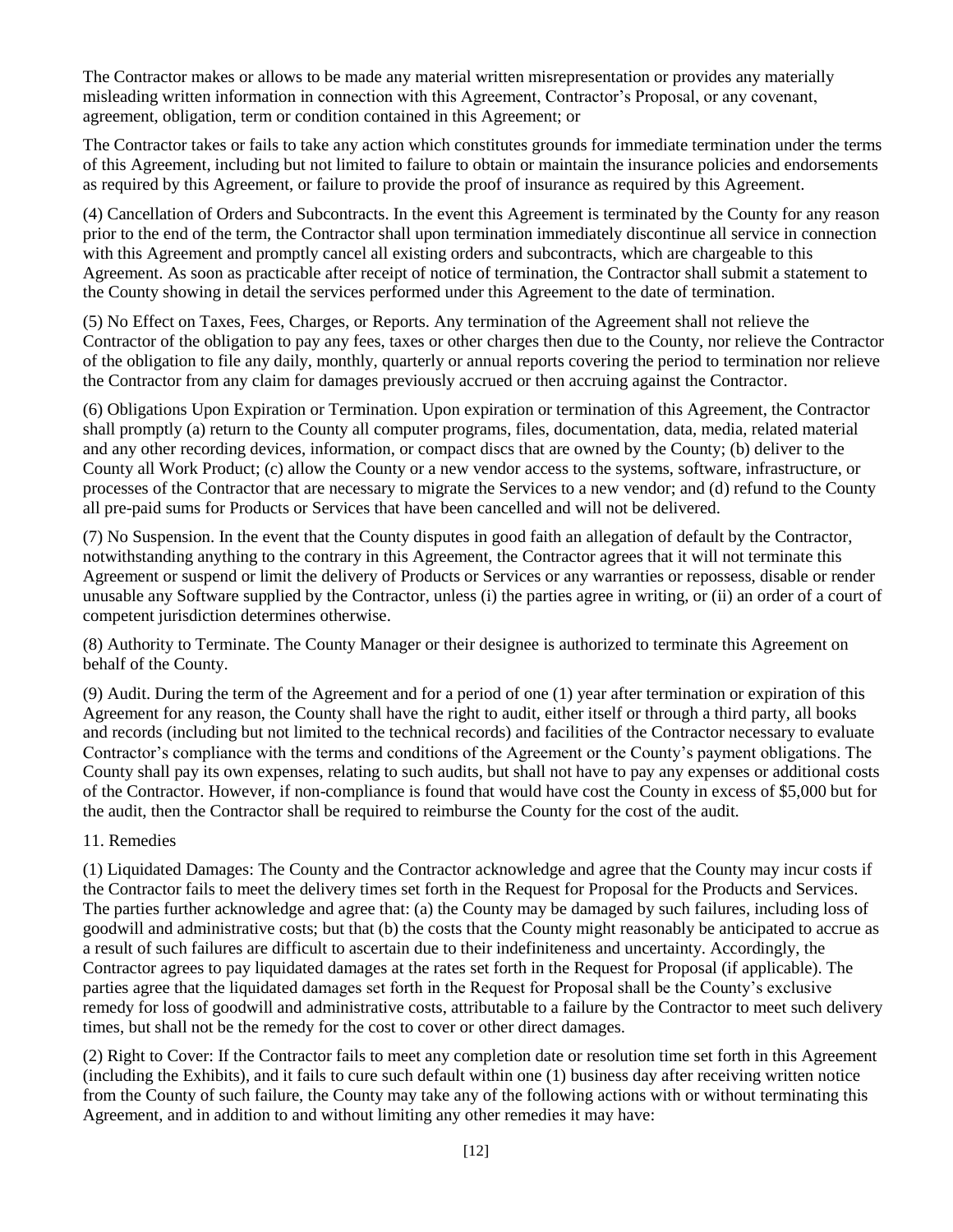Employ such means as it may reasonably deem advisable and appropriate to perform itself or obtain the Services from a third party until the matter is resolved and the Contractor is again able to resume performance under this Agreement; and

Deduct any and all reasonable expenses incurred by the County in obtaining or performing the Services from any money then due or to become due the Contractor and, should the County's reasonable cost of obtaining or performing the services exceed the amount due the Contractor, collect the difference from the Contractor.

(3) Right to Withhold Payment. If the Contractor materially breaches any provision of this Agreement, the County shall have a right to withhold all payments due to the Contractor with respect to the services that are the subject of such breach until such breach has been fully cured.

(4) Specific Performance and Injunctive Relief. The Contractor agrees that due to the potential impact on public health, monetary damages may not be an adequate remedy for the Contractor's failure to provide the Services required by this Agreement, and monetary damages may not be the equivalent of the performance of such obligation. Accordingly, the Contractor hereby agrees that the County may seek an order granting specific performance of such obligations of the Contractor in a court of competent jurisdiction in Iredell County, North Carolina. The Contractor further consents to the County seeking injunctive relief (including a temporary restraining order) to assure performance in the event the Contractor breaches the Agreement in any material respect.

(5) Setoff. Each party shall be entitled to setoff and deduct from any amounts owed to the other party pursuant to this Agreement all damages and expenses incurred as a result of the other party's breach of this Agreement, following any applicable cure periods, and provided such party has given notice of its intention to apply a setoff prior to making the payment deduction, together with documentary evidence demonstrating that such party has actually incurred the damages and/or expenses being setoff.

(6) Other Remedies. Except as specifically set forth in the main body of this Agreement, the remedies set forth above shall be deemed cumulative and not exclusive and may be exercised successively or concurrently, in addition to any other available remedy

12. Debarment and Suspension

(1) This contract is a covered transaction for purposes of 2 C.F.R. pt. 180 and 2 C.F.R. pt. 3000. As such, the contractor is required to verify that none of the contractor's principals (defined at 2 C.F.R. § 180.995) or its affiliates (defined at 2 C.F.R. § 180.905) are excluded (defined at 2 C.F.R. § 180.940) or disqualified (defined at 2 C.F.R. § 180.935).

(2) The contractor must comply with 2 C.F.R. pt. 180, subpart C and 2 C.F.R. pt. 3000, subpart C, and must include a requirement to comply with these regulations in any lower tier covered transaction it enters into.

(3) This certification is a material representation of fact relied upon by the County. If it is later determined that the contractor did not comply with 2 C.F.R. pt. 180, subpart C and 2 C.F.R. pt. 3000, subpart C, in addition to remedies available to County, the Federal Government may pursue available remedies, including but not limited to suspension and/or debarment.

(4) The bidder or proposer agrees to comply with the requirements of 2 C.F.R. pt. 180, subpart C and 2 C.F.R. pt. 3000, subpart C while this offer is valid and throughout the period of any contract that may arise from this offer. The bidder or proposer further agrees to include a provision requiring such compliance in its lower tier covered transactions.

#### 13. Equal Employment Opportunity

During the performance of this contract, the Contractor agrees as follows:

(1) The contractor will not discriminate against any employee or applicant for employment because of race, color, religion, sex, sexual orientation, gender identity, or national origin. The contractor will take affirmative action to ensure that applicants are employed, and that employees are treated during employment without regard to their race, color, religion, sex, sexual orientation, gender identity, or national origin. Such action shall include, but not be limited to the following: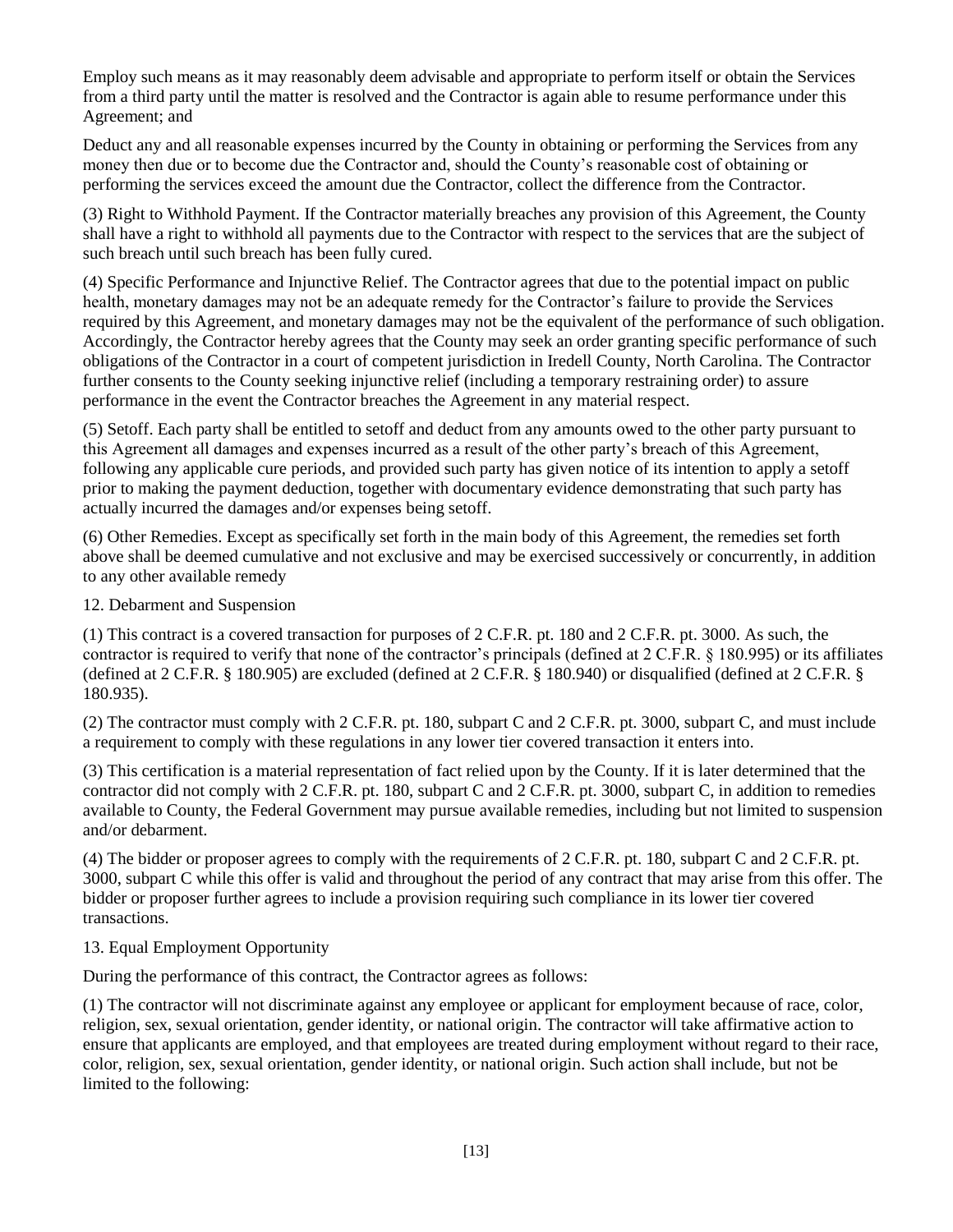Employment, upgrading, demotion, or transfer; recruitment or recruitment advertising; layoff or termination; rates of pay or other forms of compensation; and selection for training, including apprenticeship. The contractor agrees to post in conspicuous places, available to employees and applicants for employment, notices to be provided setting forth the provisions of this nondiscrimination clause.

(2) The contractor will, in all solicitations or advertisements for employees placed by or on behalf of the contractor, state that all qualified applicants will receive consideration for employment without regard to race, color, religion, sex, sexual orientation, gender identity, or national origin.

(3) The contractor will not discharge or in any other manner discriminate against any employee or applicant for employment because such employee or applicant has inquired about, discussed, or disclosed the compensation of the employee or applicant or another employee or applicant. This provision shall not apply to instances in which an employee who has access to the compensation information of other employees or applicants as a part of such employee's essential job functions discloses the compensation of such other employees or applicants to individuals who do not otherwise have access to such information, unless such disclosure is in response to a formal complaint or charge, in furtherance of an investigation, proceeding, hearing, or action, including an investigation conducted by the employer, or is consistent with the contractor's legal duty to furnish information.

(4) The contractor will send to each labor union or representative of workers with which he has a collective bargaining agreement or other contract or understanding, a notice to be provided advising the said labor union or workers' representatives of the contractor's commitments under this section, and shall post copies of the notice in conspicuous places available to employees and applicants for employment.

(5) The contractor will comply with all provisions of Executive Order 11246 of September 24, 1965, and of the rules, regulations, and relevant orders of the Secretary of Labor.

(6) The contractor will furnish all information and reports required by Executive Order 11246 of September 24, 1965, and by rules, regulations, and orders of the Secretary of Labor, or pursuant thereto, and will permit access to his books, records, and accounts by the administering agency and the Secretary of Labor for purposes of investigation to ascertain compliance with such rules, regulations, and orders.

(7) In the event of the contractor's noncompliance with the nondiscrimination clauses of this contract or with any of the said rules, regulations, or orders, this contract may be canceled, terminated, or suspended in whole or in part and the contractor may be declared ineligible for further Government contracts or federally assisted construction contracts in accordance with procedures authorized in Executive Order 11246 of September 24, 1965, and such other sanctions may be imposed and remedies invoked as provided in Executive Order 11246 of September 24, 1965, or by rule, regulation, or order of the Secretary of Labor, or as otherwise provided by law.

(8) The contractor will include the portion of the sentence immediately preceding paragraph (1) and the provisions of paragraphs (1) through (8) in every subcontract or purchase order unless exempted by rules, regulations, or orders of the Secretary of Labor issued pursuant to section 204 of Executive Order 11246 of September 24, 1965, so that such provisions will be binding upon each subcontractor or vendor. The contractor will take such action with respect to any subcontract or purchase order as the administering agency may direct as a means of enforcing such provisions, including sanctions for noncompliance:

Provided, however, that in the event a contractor becomes involved in, or is threatened with, litigation with a subcontractor or vendor as a result of such direction by the administering agency, the contractor may request the United States to enter into such litigation to protect the interests of the United States.

The applicant further agrees that it will be bound by the above equal opportunity clause with respect to its own employment practices when it participates in federally assisted construction work: Provided, That if the applicant so participating is a State or local government, the above equal opportunity clause is not applicable to any agency, instrumentality or subdivision of such government which does not participate in work on or under the contract.

The applicant agrees that it will assist and cooperate actively with the administering agency and the Secretary of Labor in obtaining the compliance of contractors and subcontractors with the equal opportunity clause and the rules, regulations, and relevant orders of the Secretary of Labor, that it will furnish the administering agency and the Secretary of Labor such information as they may require for the supervision of such compliance, and that it will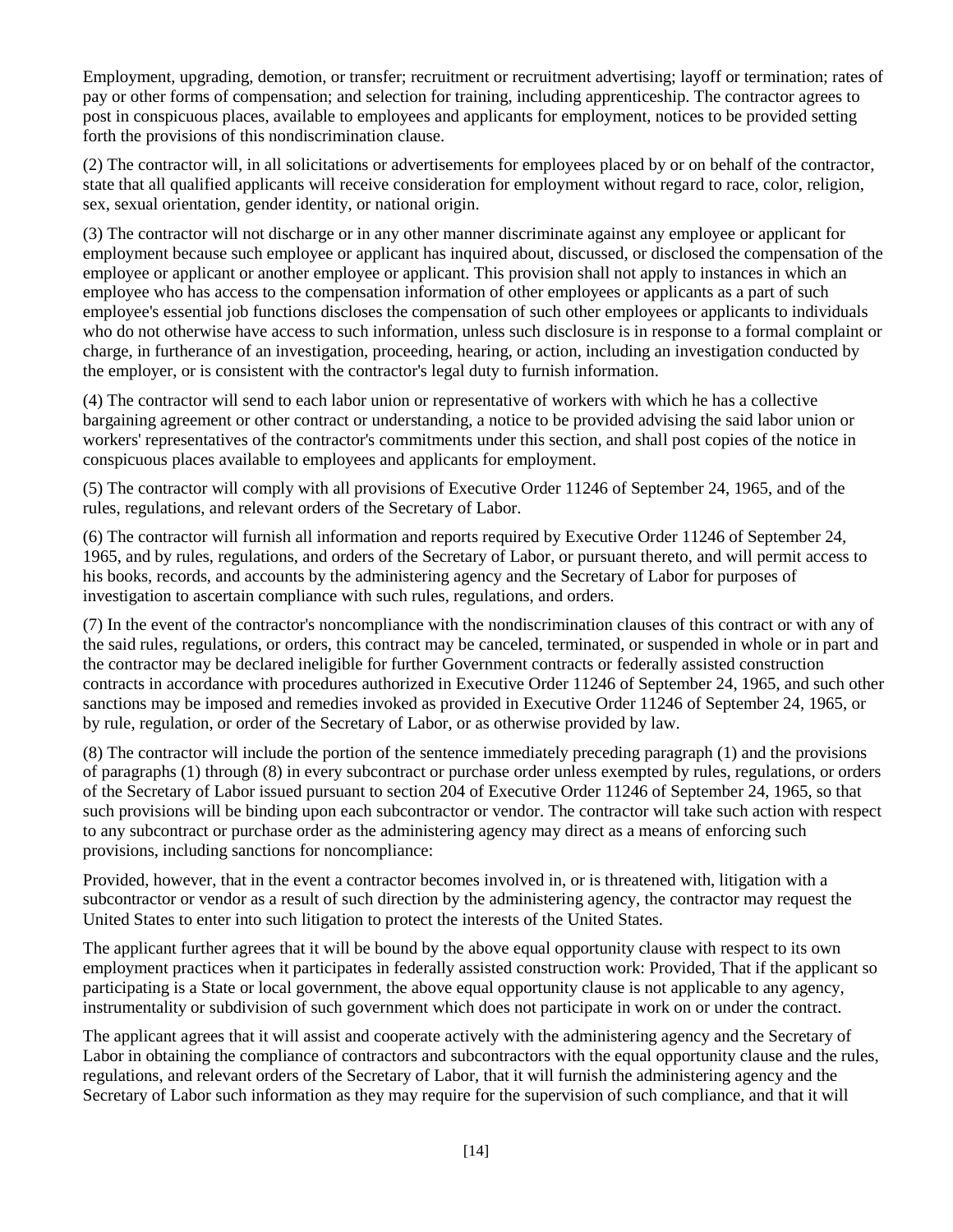otherwise assist the administering agency in the discharge of the agency's primary responsibility for securing compliance.

The applicant further agrees that it will refrain from entering into any contract or contract modification subject to Executive Order 11246 of September 24, 1965, with a contractor debarred from, or who has not demonstrated eligibility for, Government contracts and federally assisted construction contracts pursuant to the Executive Order and will carry out such sanctions and penalties for violation of the equal opportunity clause as may be imposed upon contractors and subcontractors by the administering agency or the Secretary of Labor pursuant to Part II, Subpart D of the Executive Order. In addition, the applicant agrees that if it fails or refuses to comply with these undertakings, the administering agency may take any or all of the following actions: Cancel, terminate, or suspend in whole or in part this grant (contract, loan, insurance, guarantee); refrain from extending any further assistance to the applicant under the program with respect to which the failure or refund occurred until satisfactory assurance of future compliance has been received from such applicant; and refer the case to the Department of Justice for appropriate legal proceedings.

#### 14. Davis-Bacon Requirements

(1) All transactions regarding this contract shall be done in compliance with the Davis-Bacon Act (40 U.S.C. 3141- 3144, and 3146-3148) and the requirements of 29 C.F.R. pt. 5 as may be applicable. The contractor shall comply with 40 U.S.C. 3141-3144, and 3146-3148 and the requirements of 29 C.F.R. pt. 5 as applicable.

(2) Contractors are required to pay wages to laborers and mechanics at a rate not less than the prevailing wages specified in a wage determination made by the Secretary of Labor.

(3) Additionally, contractors are required to pay wages not less than once a week.

15. Copeland "Anti-Kickback" Act

(1) Contractor. The contractor shall comply with 18 U.S.C. § 874, 40 U.S.C. § 3145, and the requirements of 29 C.F.R. pt. 3 as may be applicable, which are incorporated by reference into this contract.

(2) Subcontracts. The contractor or subcontractor shall insert in any subcontracts the clause above and such other clauses as FEMA may by appropriate instructions require, and also a clause requiring the subcontractors to include these clauses in any lower tier subcontracts. The prime contractor shall be responsible for the compliance by any subcontractor or lower tier subcontractor with all of these contract clauses.

(3) Breach. A breach of the contract clauses above may be grounds for termination of the contract, and for debarment as a contractor and subcontractor as provided in 29 C.F.R. § 5.12."

16. Contract Work Hours and Safety Standards Act (40 U.S.C. 3701-3708)

Where applicable, all contracts awarded in excess of \$100,000 that involve the employment of mechanics or laborers must be in compliance with 40 U.S.C. 3702 and 3704, as supplemented by Department of Labor regulations (29 CFR Part 5).

(1) Overtime requirements. No contractor or subcontractor contracting for any part of the contract work which may require or involve the employment of laborers or mechanics shall require or permit any such laborer or mechanic in any workweek in which he or she is employed on such work to work in excess of forty hours in such workweek unless such laborer or mechanic receives compensation at a rate not less than one and one-half times the basic rate of pay for all hours worked in excess of forty hours in such workweek.

(2) Violation; liability for unpaid wages; liquidated damages. In the event of any violation of the clause set forth in paragraph (b) (1) of this section the contractor and any subcontractor responsible therefor shall be liable for the unpaid wages. In addition, such contractor and subcontractor shall be liable to the United States (in the case of work done under contract for the District of Columbia or a territory, to such District or to such territory), for liquidated damages. Such liquidated damages shall be computed with respect to each individual laborer or mechanic, including watchmen and guards, employed in violation of the clause set forth in paragraph (b) (1) of this section, in the sum of \$26 for each calendar day on which such individual was required or permitted to work in excess of the standard workweek of forty hours without payment of the overtime wages required by the clause set forth in paragraph (b) (1) of this section.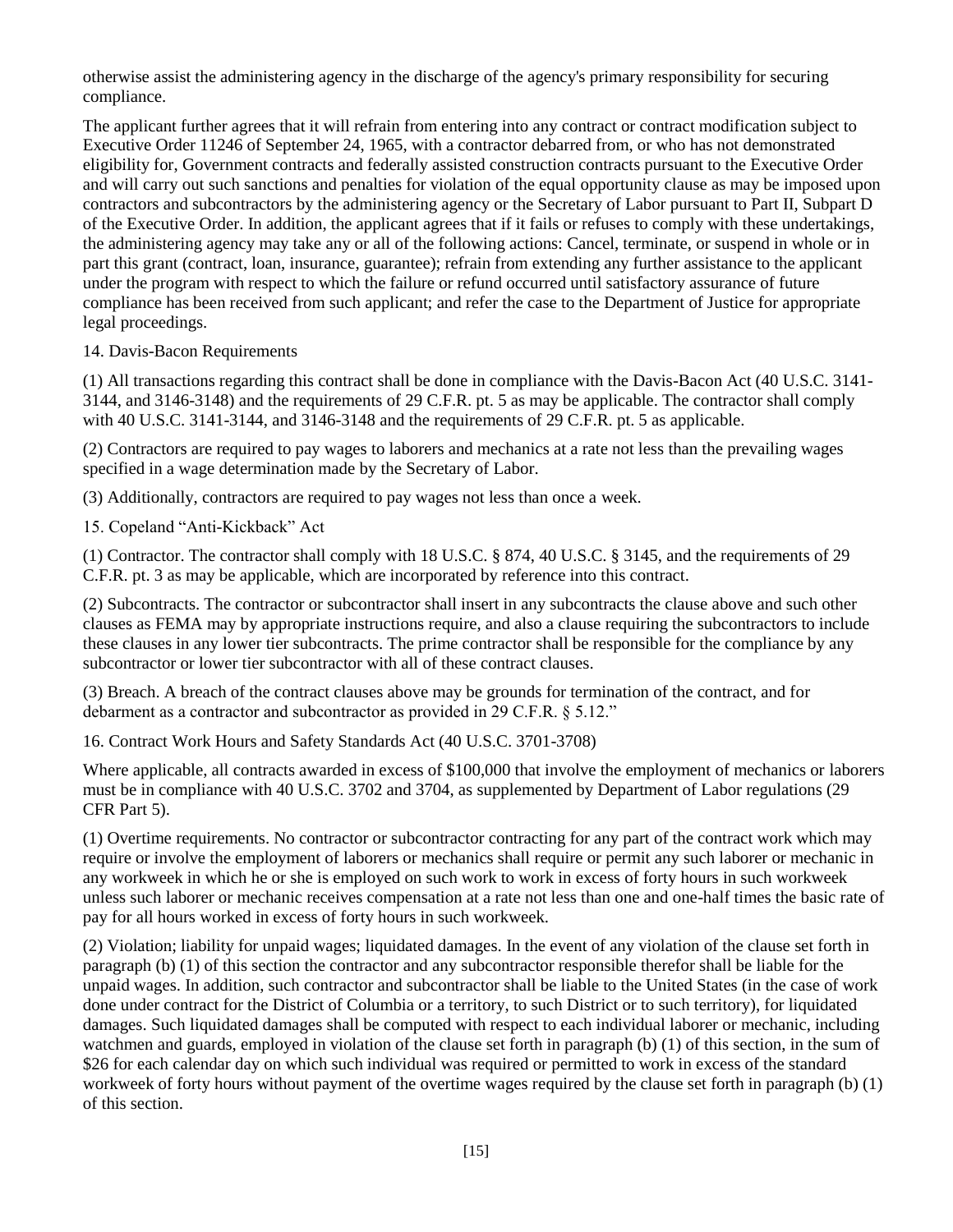(3) Withholding for unpaid wages and liquidated damages. The Owner shall upon its own action or upon written request of an authorized representative of the Department of Labor withhold or cause to be withheld, from any moneys payable on account of work performed by the contractor or subcontractor under any such contract or any other Federal contract with the same prime contractor, or any other federally-assisted contract subject to the Contract Work Hours and Safety Standards Act, which is held by the same prime contractor, such sums as may be determined to be necessary to satisfy any liabilities of such contractor or subcontractor for unpaid wages and liquidated damages as provided in the clause set forth in paragraph (b)(2) of this section.

(4) Subcontracts. The contractor or subcontractor shall insert in any subcontracts the clauses set forth in paragraph (b)(1) through (4) of this section and also a clause requiring the subcontractors to include these clauses in any lower tier subcontracts. The prime contractor shall be responsible for compliance by any subcontractor or lower tier subcontractor with the clauses set forth in paragraphs  $(b)(1)$  through  $(4)$  of this section.

17. Rights to Inventions Made Under a Contract or Agreement

Patent and Rights in Data

Contracts involving experimental, developmental, or research work.

The term "subject data" used in this clause means recorded information, whether or not copyrighted, that is delivered or specified to be delivered under the contract. The term includes graphic or pictorial delineation in media such as drawings or photographs; text in specifications or related performance or design-type documents; machine forms such as punched cards, magnetic tape, or computer memory printouts; and information retained in computer memory. Examples include, but are not limited to, computer software, engineering drawings and associated lists, specifications, standards, process sheets, manuals, technical reports, catalog item identifications, and related information. The term "subject data" does not include financial reports, cost analyses, and similar information incidental to contract administration.

Rights in Data - The following requirements apply to each contract involving experimental, developmental or research work:

The following restrictions apply to all subject data first produced in the performance of the contract to which this Attachment has been added:

(1) Except for its own internal use, the Purchaser or Contractor may not publish or reproduce subject data in whole or in part, or in any manner or form, nor may the Purchaser or Contractor authorize others to do so, without the written consent of the Federal Government, until such time as the Federal Government may have either released or approved the release of such data to the public; this restriction on publication, however, does not apply to any contract with an academic institution. In accordance with 49 CFR § 18.34 and 49 CFR § 19.36, the Federal Government reserves a royalty-free, non-exclusive and irrevocable license to reproduce, publish, or otherwise use, and to authorize others to use, for "Federal Government purposes," any subject data or copyright described in subsections (2)(b)(i) and (2)(b)(ii) of this clause below. As used in the previous sentence, "for Federal Government purposes," means use only for the direct purposes of the Federal Government. Without the copyright owner's consent, the Federal Government may not extend its Federal license to any other party.

(2) Any subject data developed under that contract, whether or not a copyright has been obtained; and

(3) Any rights of copyright purchased by the Purchaser or Contractor using Federal assistance in whole or in part.

(4) When federal assistance is awarded for experimental, developmental, or research work, it is the general intention to increase knowledge available to the public rather than to restrict the benefits resulting from the work to participants in that work. Therefore, unless determined otherwise, the Purchaser and the Contractor performing experimental, developmental, or research work required by the underlying contract to which this Attachment is added agree to make available to the public, either the license in the copyright to any subject data developed in the course of that contract or a copy of the subject data first produced under the contract for which a copyright has not been obtained. If the experimental, developmental, or

research work, which is the subject of the underlying contract, is not completed for any reason whatsoever, all data developed under that contract shall become subject data as defined in subsection (a) of this clause and shall be delivered as the Federal Government may direct. This subsection (c), however, does not apply to adaptations of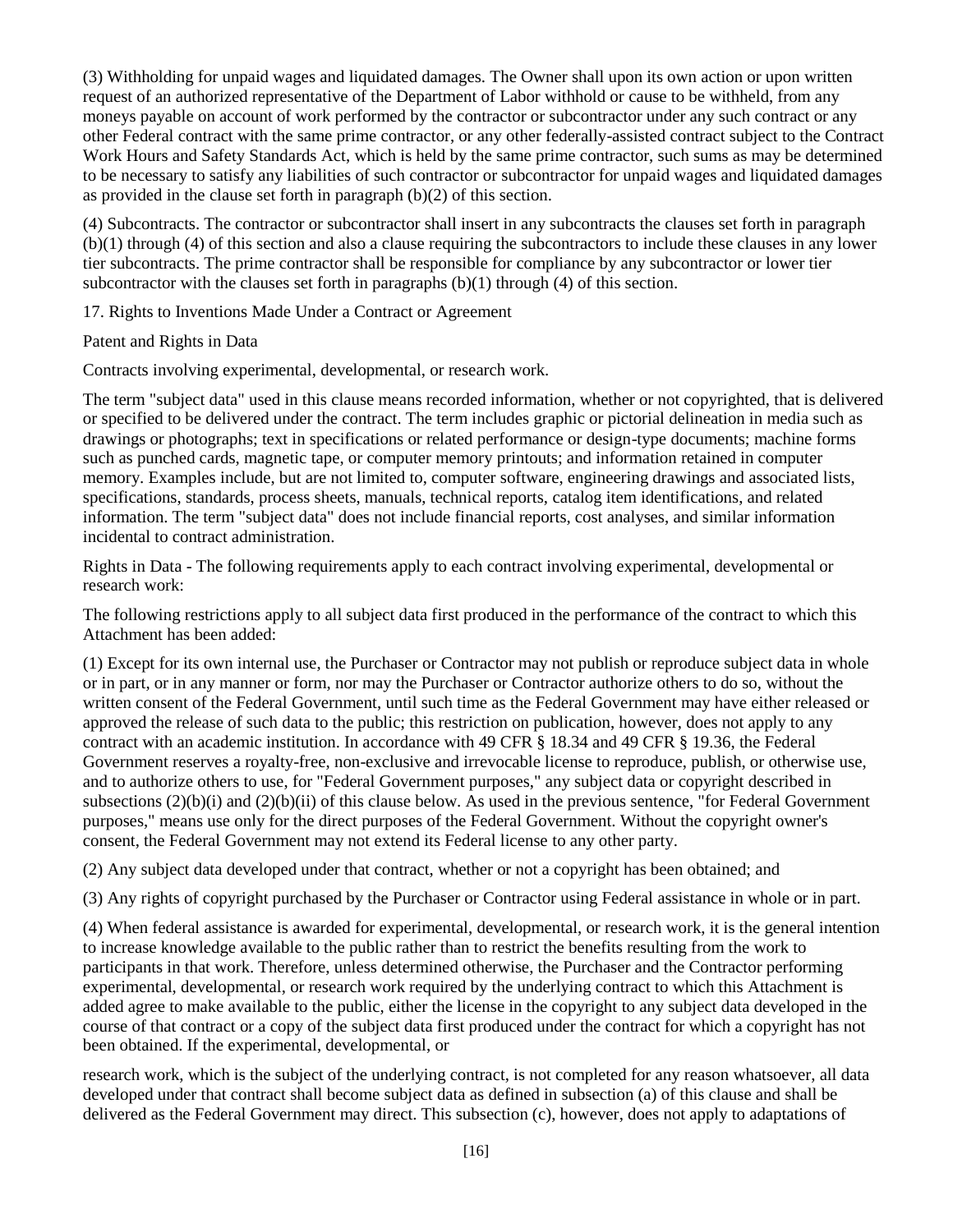automatic data processing equipment or programs for the Purchaser or Contractor's use whose costs are financed in whole or in part with Federal assistance.

(5) Unless prohibited by state law, upon request by the Federal Government, the Purchaser and the Contractor agree to indemnify, save, and hold harmless the Federal Government, its officers, agents, and employees acting within the scope of their official duties against any liability, including costs and expenses, resulting from any willful or intentional violation by the Purchaser or Contractor of proprietary rights, copyrights, or right of privacy, arising out of the publication, translation, reproduction, delivery, use, or disposition of any data furnished under that contract. Neither the Purchaser nor the Contractor shall be required to indemnify the Federal Government for any such liability arising out of the wrongful act of any employee, official, or agents of the Federal Government.

(6) Nothing contained in this clause regarding rights in data shall imply a license to the Federal Government under any patent or be construed as affecting the scope of any license or other right otherwise granted to the Federal Government under any patent.

(7) Data developed by the Purchaser or Contractor and financed entirely without the use of Federal assistance that has been incorporated into work required by the underlying contract to which this Attachment has been added is exempt from the requirements of subsections (b), (c), and (d) of this clause, provided that the Purchaser or Contractor identifies that data in writing at the time of delivery of the contract work.

(8) Unless determined otherwise, the Contractor agrees to include these requirements in each subcontract for experimental, developmental, or research work financed in whole or in part with Federal assistance.

(9) Unless the Federal Government later makes a contrary determination in writing, irrespective of the Contractor 's status (i.e., a large business, small business, state government or state instrumentality, local government, nonprofit organization, institution of higher education, individual, etc.), the Purchaser and the Contractor agree to take the necessary actions to provide those rights in that invention due the Federal Government as described in U.S. Department of Commerce regulations, "Rights to Inventions Made by Nonprofit Organizations and Small Business Firms Under Government Grants, Contracts and Cooperative Agreements," 37 CFR Part 401.

(10) The Contractor also agrees to include these requirements in each subcontract for experimental, developmental, or research work financed in whole or in part with Federal assistance.

Patent Rights - The following requirements apply to each contract involving experimental, developmental, or research work:

(1) General - If any invention, improvement, or discovery is conceived or first actually reduced to practice in the course of or under the contract to which this Attachment has been added, and that invention, improvement, or discovery is patentable under the laws of the United States of America or any foreign country, the Purchaser and Contractor agree to take actions necessary to provide immediate notice and a detailed report to the party at a higher tier.

(2) Unless the Federal Government later makes a contrary determination in writing, irrespective of the Contractor 's status (a large business, small business, state government or state instrumentality, local government, nonprofit organization, institution of higher education, individual), the Purchaser and the Contractor agree to take the necessary actions to provide those rights in that invention due the Federal Government as described in U.S. Department of Commerce regulations, "Rights to Inventions Made by Nonprofit Organizations and Small Business Firms Under Government Grants, Contracts and Cooperative Agreements," 37 CFR Part 401.

(3) The Contractor also agrees to include the requirements of this clause in each subcontract for experimental, developmental, or research work financed in whole or in part with Federal assistance.

18. Procurement of Recovered Materials

(1) In the performance of this contract, the Contractor shall make maximum use of products containing recovered materials that are EPA-designated items unless the product cannot be acquired:

• Competitively within a timeframe providing for compliance with the contract performance schedule.

- Meeting contract performance requirements.
- At a reasonable price.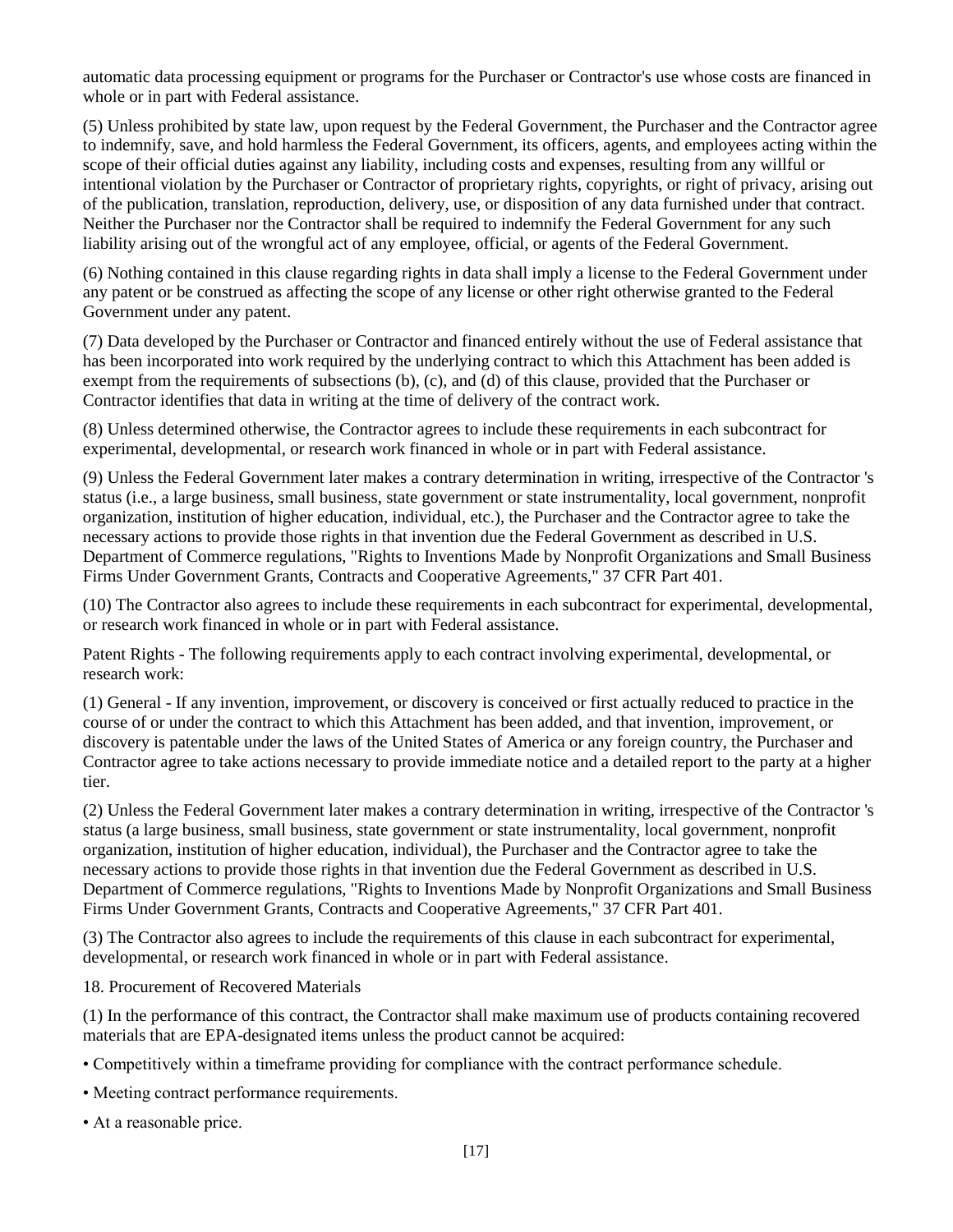(2) Information about this requirement, along with the list of EPA-designated items, is available at EPA's Comprehensive Procurement Guidelines web site, https://www.epa.gov/smm/comprehensive- procurementguideline-cpg-program.

(3) The Contractor also agrees to comply with all other applicable requirements of Section 6002 of the Solid Waste Disposal Act."

19. Safeguarding Personal Identifiable Information:

Contractor will take reasonable measures to safeguard protected personally identifiable information and other information designated as sensitive by the awarding agency or is considered sensitive consistent with applicable federal, state, and/or local laws regarding privacy and obligations of confidentiality.

#### 20. DHS Seal, Logo, and Flags

The Contractor shall not use the DHS seal(s), logos, crests, or reproductions of flags or likenesses of DHS agency officials without pre-approval by the specific federal agency.

#### 21. Byrd Anti-Lobbying Amendment

Contractors who apply or bid for an award of \$100,000 or more shall file the required certification. Each tier certifies to the tier above that it will not and has not used Federal appropriated funds to pay any person or organization for influencing or attempting to influence an officer or employee of any agency, a Member of Congress, officer or employee of Congress, or an employee of a Member of Congress in connection with obtaining any Federal contract, grant, or any other award covered by 31 U.S.C. § 1352. Each tier shall also disclose any lobbying with non-Federal funds that takes place in connection with obtaining any Federal award. Such disclosures are forwarded from tier to tier up to the recipient who in turn will forward the certification(s) to the awarding agency.

#### 22. Compliance with Federal Law, Regulations, and Executive Orders

This is an acknowledgement that FEMA financial assistance will be used to fund all or a portion of the contract. The contractor will comply with all applicable Federal law, regulations, executive orders, FEMA policies, procedures, and directives.

\*\*\*\* REST OF PAGE INTENTIONALLY LEFT BLANK \*\*\*\*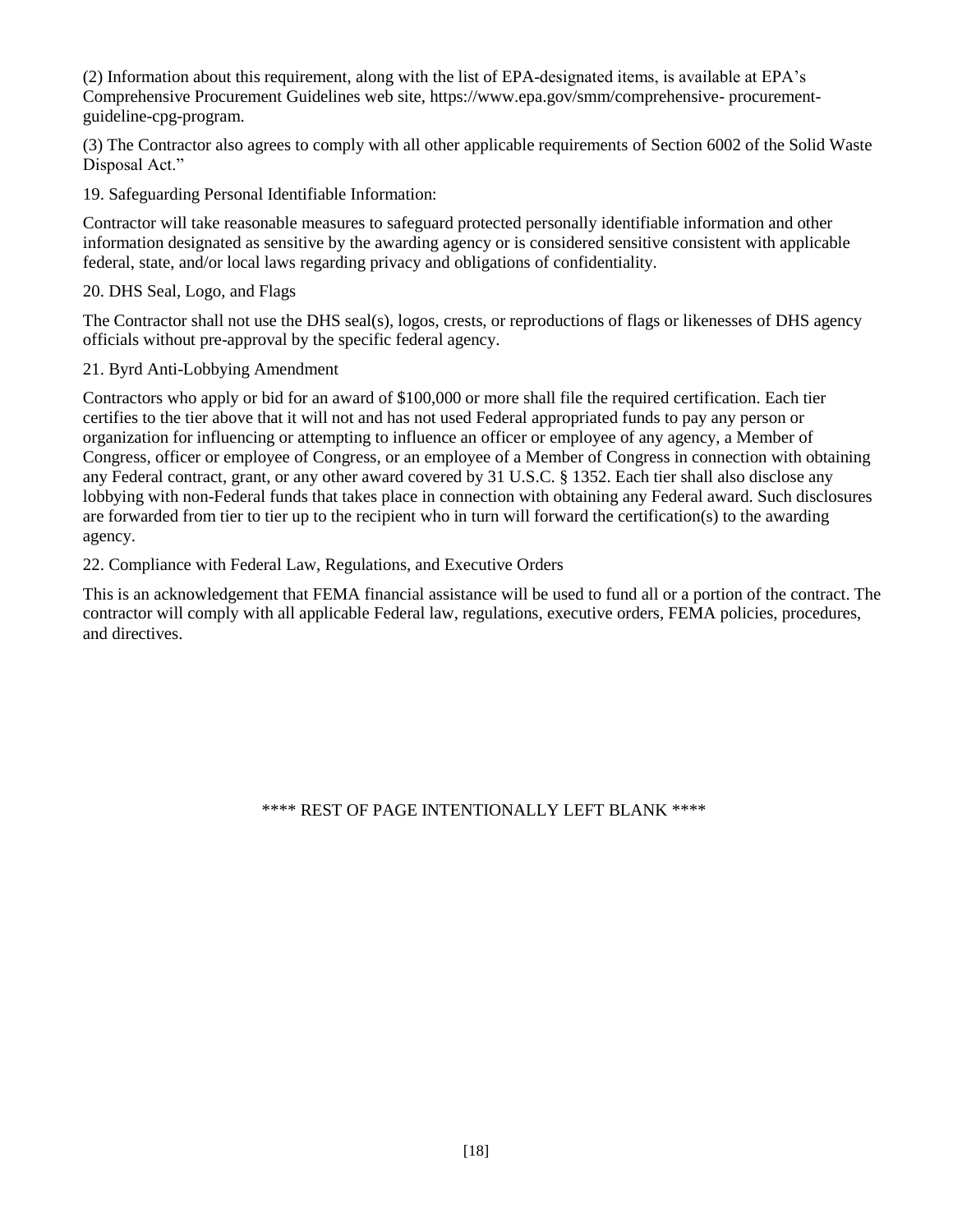# **F. GENERAL AND TECHNICAL SPECIFICATIONS, SCOPE OF WORK, ETC., for**

The following specification has been developed and determined to fulfill the minimum requirements for this purchase. In adopting this configuration, Iredell County hopes to include a wide range of manufacturers and no specification is intended to specifically disqualify any particular manufacturer's equipment. However, it is this standard by which all proposed equipment will be evaluated. Therefore, it is the vendor's sole responsibility to ensure the bid includes data to clearly support that the products and offering meets or exceeds this standard in all aspects and, while the County reserves the right to request any additional information, it will not be the County's responsibility to request any supporting data and the apparent lack thereof could be a disqualifying factor.

#### **Scope of Work**

Iredell County is requesting bids to provide labor, materials, equipment and supervision to deliver a "turn-key" installation for a new conference AV system as outlined in this bid package for this project. The contractor will provide all relevant audio, video and automation hardware and software for this project. Submitted bids are not to include components that are proprietary to the vendor.

#### **\*\*\*\*SITE VISIT IS MANDATORY AND MAY BE SCHEDULED WITH RONNIE LEE, 704-902-4478\*\*\*\* Deadline for site visit is August 6, 2021, end of business day**

The contractor will provide documentation of all hardware, component placement and wiring in the form of a detailed quote and have drawings with the bid to show configuration and process to the completion for the installation. The total cost of the project must be placed on the bid price line under Section G – Bid Sheet & Contract Terms Acceptance Form.

All work must be coordinated with Iredell County Facility Services Field Manager to insure uninterrupted access of the public and staff during normal operating hours.

It is the responsibility that contractors/subcontractors provide a clean and safe working area insuring safety of their personnel, the public, and staff, as well as comply with any OSHA requirements and procedures. The Contractor shall adequately and fully protect all parts of the project work against damages until all aspects of the project have been completed. Damages are to be quickly reported and shall be promptly repaired by the Contractor at no additional expense to Iredell County.

#### **Iredell County will be responsible for the following:**

- A. Iredell County will coordinate with contractor to provide AC power at required locations. Contractor must provide a markup drawing of those locations
- B. Any work to remove flooring, excavation and/or conduit: Iredell County will coordinate removal of carpet, flooring and necessary core drilling/conduit to pull cabling to required locations. Contract must provide a markup drawing of those locations
- C. Iredell County will provide piping where core drilling is required.

#### **HOJ – Annex Court Room A**

For each requirement that follows, please check off as it relates to your equipment meeting specification. All boxes not checked off will require qualification either beside or below the specification or on a separate page titled "Exceptions Taken". While any exception may be cause for rejection of a proposal, qualification of an exception allows review and consideration of the excepted specification. An unqualified exception may result in a proposal being disqualified from further review.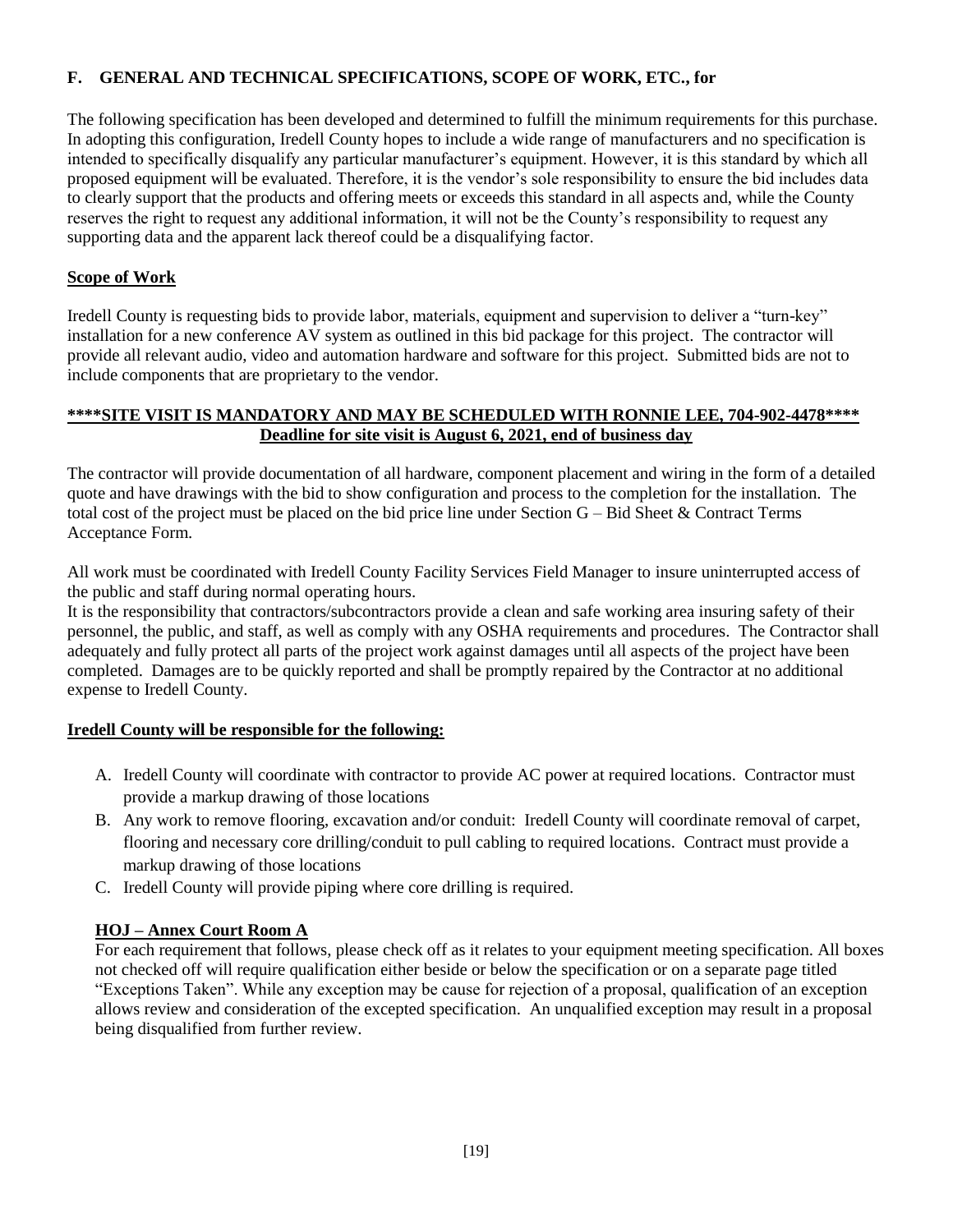#### **CHECK OFF AND INCLUDE WITH SUBMITTED BID**

- □ Internal Media Playback/recording HDD and USB System.
- $(1)$  75" Ultra High Definition Commercial LCD display for Clerk/Bailiff Station. o Contractor to provide the wall mount: Must be a micro-adjust tilt wall mount that fits and supports this size.
- $\Box$  (5) 24" LCD monitor with speakers, narrow bezel and HDMI applications for the Judge, Clerk, Witness, State Attorney, Defense Attorney Stations
	- o (4) Adjustable LCD Monitor Stands
- $\Box$  (6) Extron HDMI 4k 230 Rx for the six monitors
- $\Box$  (1) Flatbed document camera to be shared between Attorney tables. Must be equivalent in specification to an Qomo QD3900H1 Document Camera
- $\Box$  (1) 8.0" Touch panel with table top mounting. Location to be determined after bid is awarded.
- (1) 2-Port Gigabit POE Switch similar in specification to Cisco SG350X-24MP-K9-NA o Network Control Interface and accessories
- □ 24 RU Rolling AV Rack with 9 outlet, 15A surge Protection
	- o Include all necessary equipment and parts for installation
- $\Box$  Unified Core with 24 local audio I/O channels, 128x128 total network
	- o Software based to include USB AV Bridging
	- o Dual LAN Ports
	- o POTS and VoIP Telephony
	- $o$  16x16 GPIO
- $\Box$  (2) 6.5" Two-Way surface speakers 70/100V transformer with 8Ω bypass, 105° conical DMT Coverage,

include X-Mount and weather input cup.

- $\Box$  (1) 1/2 RU 2-Channel ENERGY STAR Amplifier, stereo operation 60 watts into 8Ω &4Ω
- (1) 8-channel 70V Power Amplifier
- $\Box$  (10) 6.5" –two way, low profile, 135° conical DMT
- $\Box$  (7) 18" desktop gooseneck condenser microphones
- (1) 18: Gooseneck Condenser Microphones, attached preamp with XLR, Shock Mount, Flange Mount,
- $\Box$  Miscellaneous supplies, materials, wiring, labor, programming, software and/but not limited to in-phone lines and equipment such as power supply to protect equipment.
- $\Box$  Training of County Staff on system operation
- $\Box$  Include freight cost on a separate line.
- Warranty. The Contractor shall pass along to Iredell County any warranties offered by the manufacturers, at no additional costs to Iredell County
- $\Box$  Warranty. The Contractor shall pass along to Iredell County any warranties offered by the manufacturers, at no additional costs to Iredell County